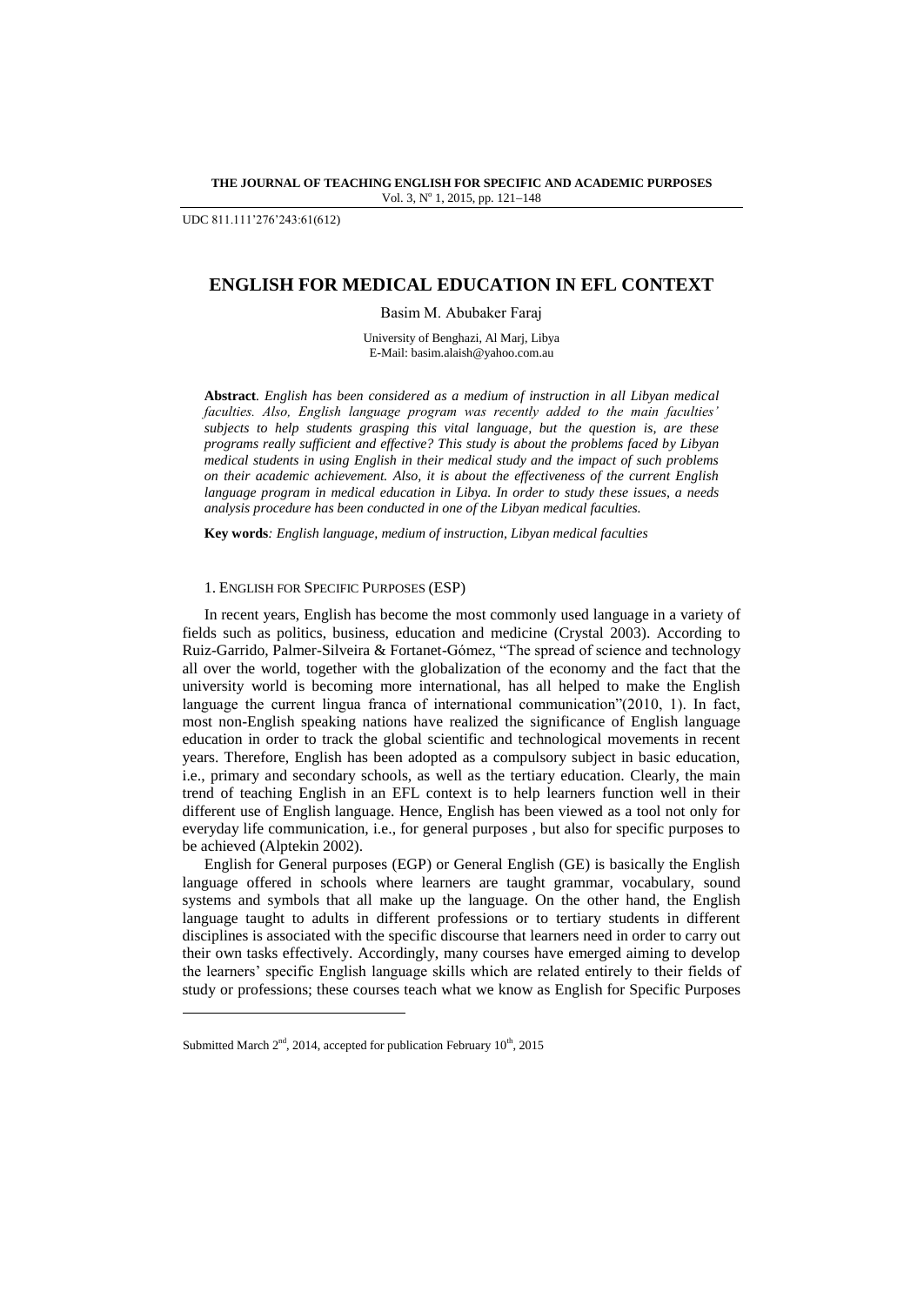(ESP). It is assumed that ESP courses are preceded by a strong basic knowledge of EGP which is already acquired in previous education. Consequently, as it has been argued by many scholars, ESP courses are most likely to be linked to adults rather than young students because of the appropriateness of such courses with the learners' fields of interests (Ibrahim 2010).

ESP is defined as "an approach to language teaching in which all decisions as to contents and methods are based on the learner's reason for learning" (Hutchinson and Waters 1987, 19). Importantly, it is claimed that the learner in ESP should be central in the teaching approach and should be treated as an entity whose individuality, objectives and needs are considered carefully because every learner has specific learning strategies, skills and aptitudes (Joshani-Shirvan 2008). Thus, due to the fact that ESP is basically a learner-centered (Hutchinson and Waters 1987; Al-Ahdal 2010; Ibrahim 2010; Joshani-Shirvan 2008), all the ESP courses should be offered according to the learners' needs and requirements. Hence, it has become essential for researchers, educators and English language teachers alike to conduct a vital procedure of needs analysis to investigate the learners' wants and demands in order to provide them the most appropriate instructional materials and techniques.

### 2. NEEDS ANALYSIS

Needs analysis is basically a process which is conducted to specify the learners' *needs, wishes, wants* and *lacks*, so the objectives can be drawn clearly and curriculum can be suggested appropriately for a given context (Jordan 1997; Hutchinson and Waters 1987; Ibrahim 2010; Al-Ahdal 2010). Two major approaches have been recognised as basis for further developments in needs analysis. The first approach is *target-situation analysis* which deals with learners' needs at the final stage of the course. The second approach is *present-situation analysis* in which the main concern is the assessment of the current situation in terms of proficiency, personality and aptitudes (Jordan 1997). According to Hutchinson and Waters (1987), although the term *needs* is utilized, they claimed that researchers must focus on both lacks as well as needs in order to suggest the most appropriate materials for those learners. They also claimed that the gap between the target and the present situations of learners must be the major source of ESP courses in a given context. Obviously, needs analysis is essentially a *fact-finding* process through which researchers collect data in order to determine the educational materials as well as the teaching approaches for a given ESP context.

### 3. ENGLISH IN MEDICAL EDUCATION IN EFL CONTEXT

Medical education institutions in many EFL countries have adopted English as a medium of instruction and that is because "English language has become the lingua franca of international communication in medicine" (Hassan et al. 1995, 277). Indeed, it has been proved that the level of English language used in the medical field including lectures, medical textbooks, journal articles and even conferences is increasing steadily (Chia et al. 1999; Hwang and Lin 2010; Maher 1986). However, it has been noticed that medical students in EFL contexts are most likely facing problems in dealing with their medical subjects and that can be attributed partially to the English language barrier.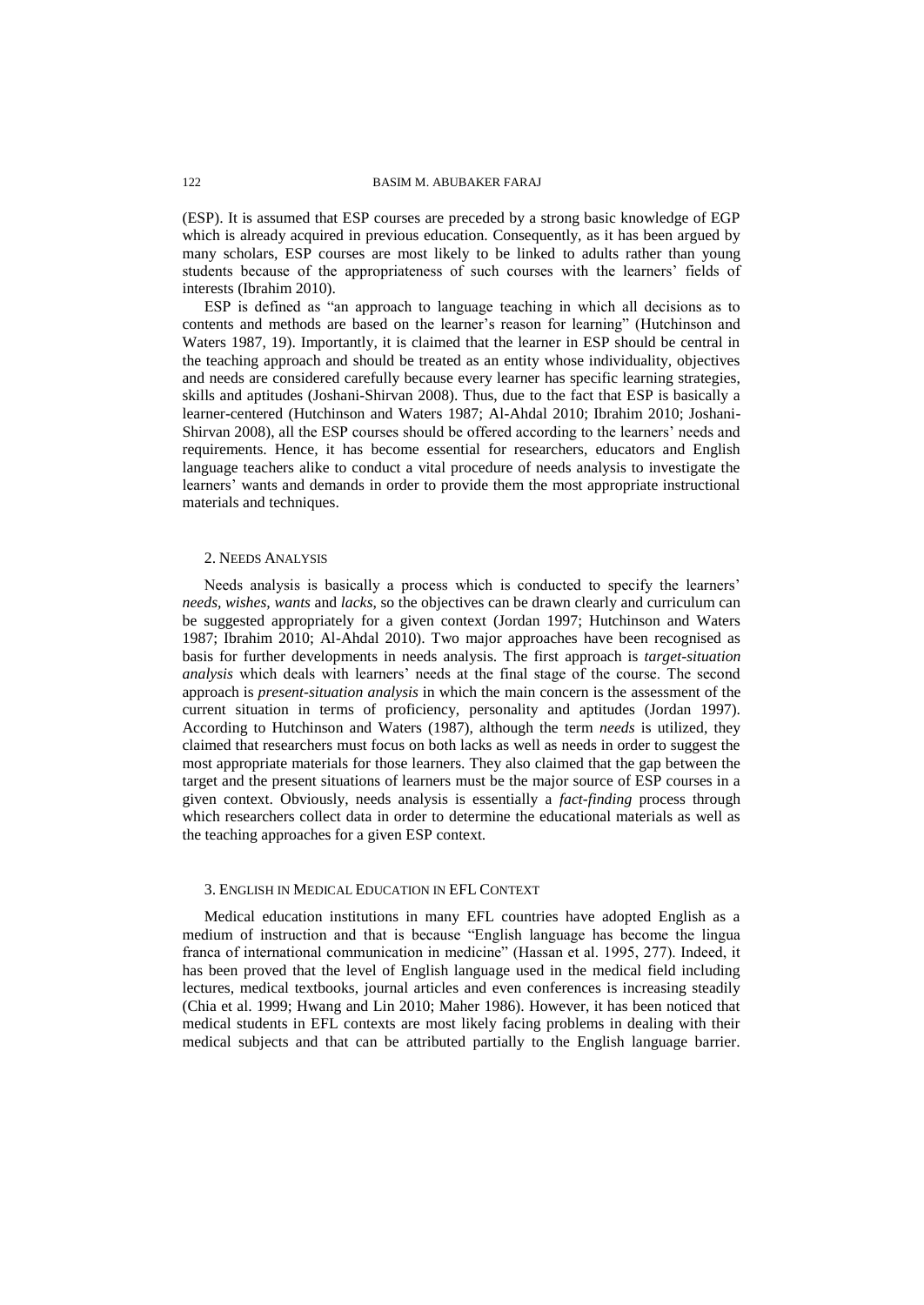Clearly, the English language used in such a context includes special terminology and linguistic structures the students have never encountered before. Joshani-Shirvan (2008) stated that "In most medical faculties, medical students have considerable medical English problems during their first year and coming year studying" (p.6). Moreover, when those students have later become doctors, it seems that this problem continues in their careers even though they have been offered English language courses in their medical studies (Hassan et al. 1995; Bosher and Smalkoski 2002; Chia et al. 1999; Hwang and Lin 2010). Consequently, it has become highly necessary for educators and researchers alike to better understand the English language needs of medical students in order to design appropriate courses to assist them in coping with the language challenges they encounter during their academic study. According to Kimbal, "Discipline-specific language study has long been linked to an expectation that learners' needs should be analyzed in order to select language components that match what students require to succeed in their academic studies" (1998, 411).

### 4. LIBYAN MEDICAL EDUCATION

In Libya, "The medical education system was based on the British curriculum and used English as the language of instructions" (Benamer and Bakoush 2009, 494). Libyan medical students have to begin with a pre-medical year in which they study some general subjects such as zoology, physics, chemistry, and statistics. Then, they study 3 years of basic medical subjects which comprise anatomy, physiology, biochemistry, pathology, pharmacology, and microbiology. After that, medical students enter the clinical training stage which includes subjects such as medicine, ophthalmology, paediatrics, surgery, and gynaecology, besides forensic and community medicine (Benamer and Bakoush 2009).

Both pre-medical and first year medical students are offered English language courses besides their academic subjects. The curricula of English language courses in both years are mainly based on Grammar-translation method which seems insufficient to enhance the academic language skills for medical students that enable them to communicate effectively in English. In the pre-medical year, the students study some basic grammatical features such as tense, voice, negation and making questions. Later, in first year, they study through reading passages which are related somehow to their medical subject focusing on some professional terminology and reading comprehension. The English language classes are scheduled once a week for just two hours. After this stage, it is expected that students will have adequate levels of English to continue their medical studies in the English medium. The problem is that there is no evaluation as to whether medical students are really satisfied by the English course they have undertaken; rather, they show a very poor English language proficiency and inability to communicate functionally and effectively in English. Consequently, they encounter several difficulties in their medical subjects because of their inadequate functional English language. It is at this stage when medical students are struggling a lot with their English and that they are most likely to decide whether they will continue or not their medical education. Indeed, their achievement in English is often a determining factor.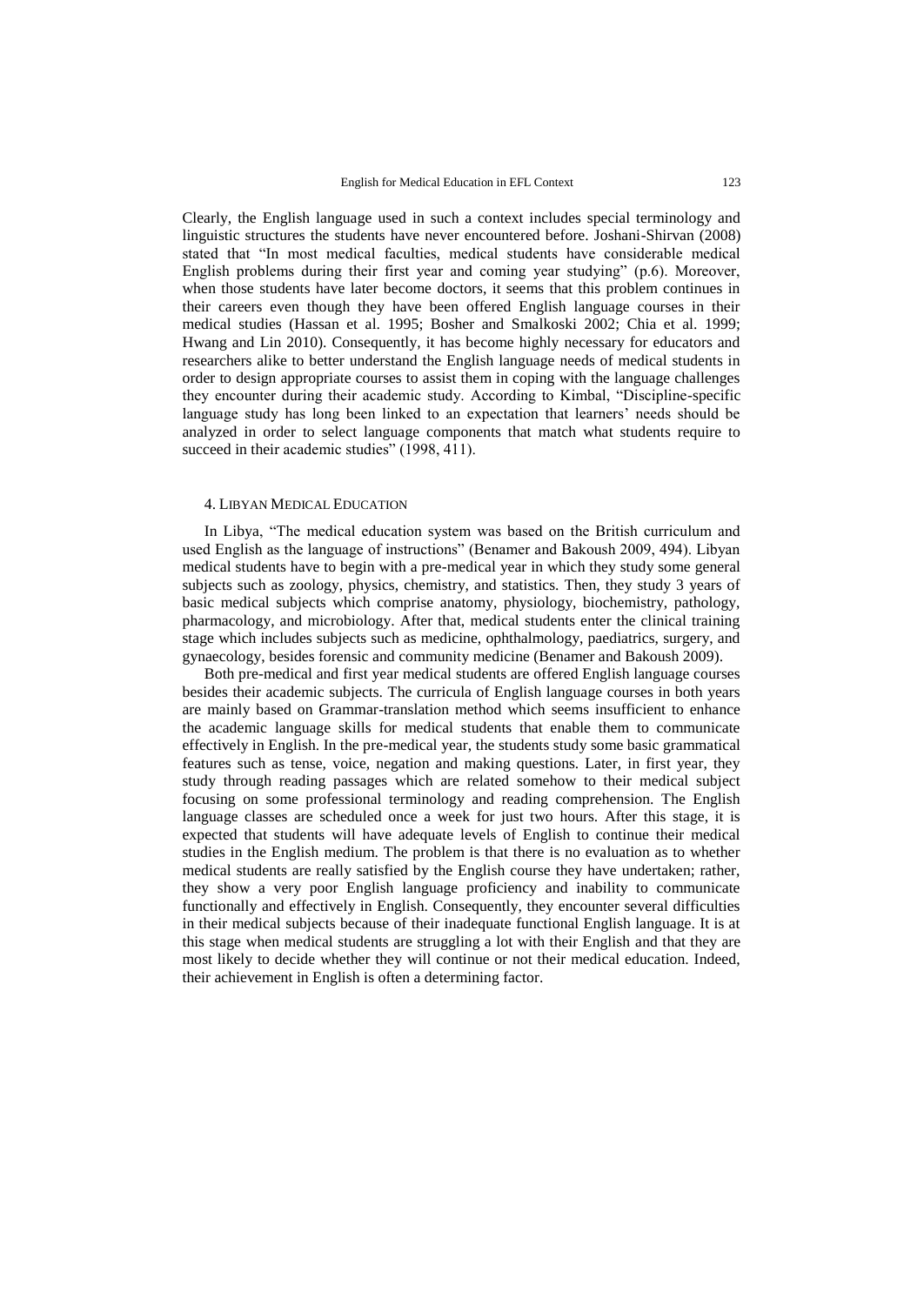#### 5. MOTIVATION OF THE STUDY

The current study has been motivated by three main factors: firstly, the researcher's own experience as a Libyan citizen who identified the problems around English proficiency by doctors and medical students alike in their communication with foreign doctors and visitors. Secondly, the researcher's own personal experience as an ex-medical student in Libya; he discontinued his medical training after three years of study because of the English language barrier. Thirdly, a concern over the failure of Libyan doctors and medical students alike to publish scientific medical papers in English or to participate effectively in international conferences which can be attributed in part to the lack of satisfactory English language skills. All of these factors have motivated the researcher to conduct this study which looks into the problems of using English language by Libyan medical students.

#### 6. SIGNIFICANCE OF THE STUDY

Although there might be some attempts to represent a new movement for Libyan researchers on medical education, generally in terms of medical curriculum and instructional techniques (Daw and Elkhammas 2008), it is noticed that no studies have been conducted thus far regarding the medical students' English language proficiency, in particular to figure out their academic challenges. Therefore, it is essential to assess Libyan medical students' English language needs so that it can be used as basis for development of an appropriate English language curriculum for medical education. This study is an attempt to fill the gap in literature and will contribute to the research in English language education in Libya.

### 7. PURPOSE OF THE STUDY

The aim of this study is to investigate and assess the English language needs of Libyan medical students in order to account for their academic dissatisfaction. It also aims to provide a basis for the development of medical English courses and teaching approaches in the Libyan context. The study is guided by the following **research questions**:

- 1. How do different groups of participants (medical students, teachers and the dean) perceive the role and importance of English in Libyan medical education?
- 2. As perceived by different groups of participants, what are the English language needs of Libyan medical students in relation to their academic study? What are the areas of difficulties in their English language skills?
- 3. What English language program is currently offered for medical students? How is this program evaluated by different groups of participants?
- 4. What recommendations could be made to address Medical students' difficulties around English for Medical Purposes (EMP); particularly in relation to course development and renewal of teaching and learning strategies?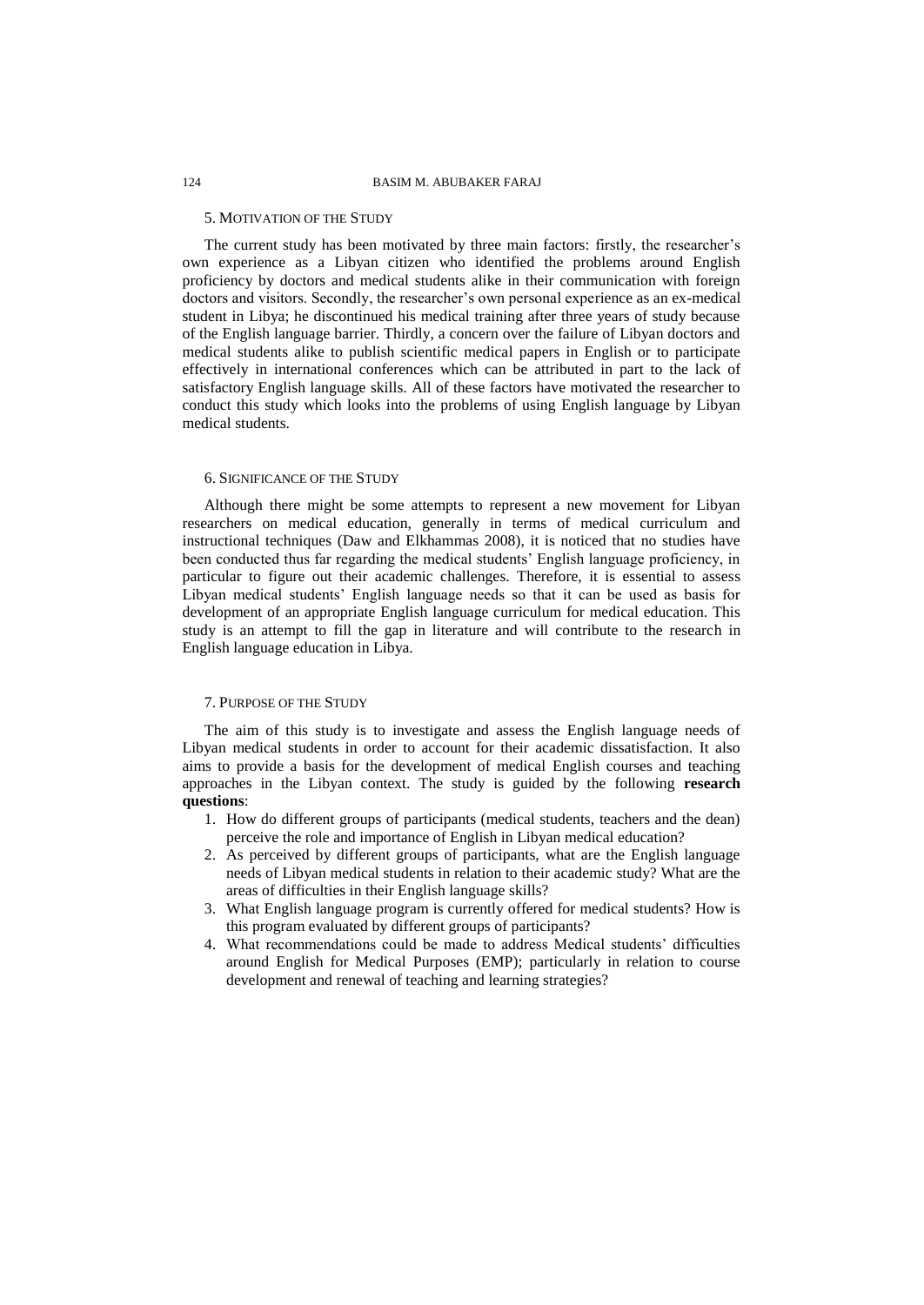#### 8. METHODOLOGY

This study has been carried out at the School of Medicine, the University of Benghazi (Al Marj). Three groups of participants were recruited for this study; medical students enrolled in the Faculty of Medicine, teachers including both English language teachers and subject teachers, and finally, the dean of the faculty is also included in this study. The medical students were chosen as a major source of data as they are the target population for which the study was conducted. The choice was from all different levels of medical study. In this research study, only 58 students (out of the total number of 180) were involved and they were ranging from first year to fifth year at the faculty of Medicine. Their ages range from 18-25 years old and they were all Libyans. Also, their level of English at the time of study ranged from elementary to low intermediate. As male-female ratio, this group of informants consists of thirty-two female students and twenty-six males.

Two English language teachers were also included in the study (there are only two associated with the program); one Indian male teacher who teaches the pre-medical year and one Libyan female teacher who teaches the first year. Moreover, five subject teachers out of 20 locals who taught medical subjects at the faculty of Medicine were involved in the study. These five teachers were only the available staff on the time the researcher's visit. The subject teachers were all males and Libyan citizens.

The dean of the Faculty of Medicine is also involved in the study as a representative of the administration team who is in charge of making decision about the establishment of English language curriculum and the arrangements of language classes in terms of students' numbers and time allocated. Significantly, the dean of Faculty of Medicine is also a subject teacher as he teaches first and second years one of the medical subjects besides his position as a dean.

In regard to research tools, two sets of questionnaires were developed and administered in order to evaluate the English language needs for medical students at the University of Benghazi (Al-Marj campus). Dörnyei, 2007 stated that "the questionnaire has become the most popular research instruments applied in the social sciences" (101). The first questionnaire is for medical students. The second questionnaire is for the teachers (English language teachers and the subject teachers) as well as the dean of the Faculty of Medicine.

Informal interviews with one of the English language teachers and the academic registrar of the faculty were also conducted in order to elicit some important facts regarding the area of research and also helped in determining some items of the questionnaires. These interviews were neither taped nor transcribed; instead, the researcher tried to take and summarise the most important notes in his own notebook to be used later for constructing the questionnaire's items.

Indeed, the construction of the questionnaires' items were based primarily on some previous needs analysis projects conducted in a variety of medical schools worldwide (Chia et al. 1999; Tasçi 2007; Narunatwatana 2001; Hwang and Lin 2010); then, they have been modified and reworded according to the information obtained by the informal interviews. Richards (cited in Tasçi 2007, 49) states that "interviews can be used before creating a questionnaire to get an idea of what topics and issues can be focused on".

The content of teachers' and the dean's questionnaire (Appendix B) differs from the students' questionnaire (Appendix A) in terms of the personal information, as well as the addressing expressions for different audiences. The questionnaires include 20 items. Only one open-ended item as well as 19 close-ended items ranged from True-False, multiple-choice and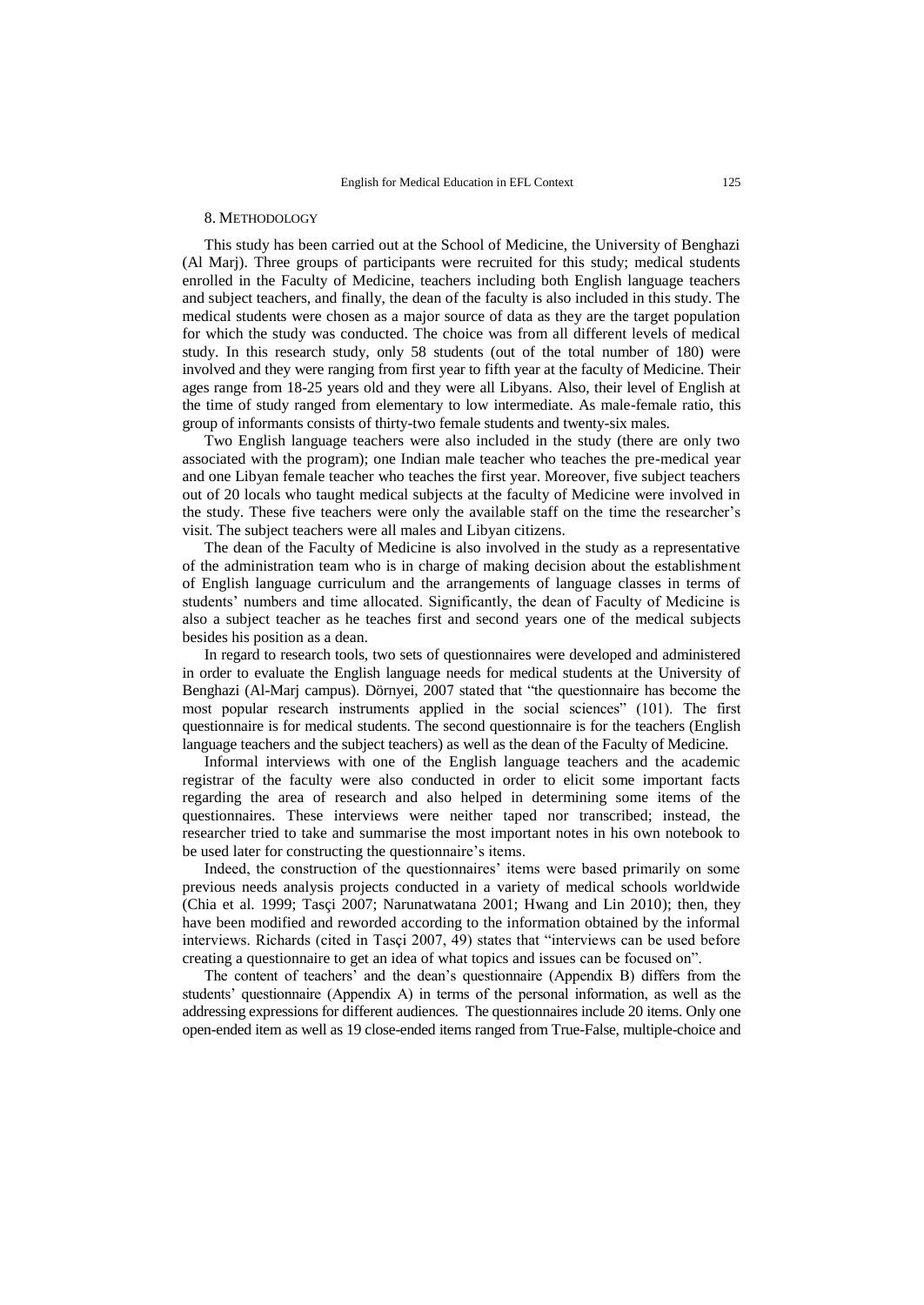ranking items. They are divided into four sections; each section is related to one major theme. The first section examines the importance of English language in both study and work in the medical field. The second section assesses the most considerable medical students' English language difficulties and needs as perceived by different groups. The third one is about the participants` views of the current curriculum of English language program in the school of medicine. The final section reports the participants` suggestions and beliefs in order to implement an appropriate English language course in the school of Medicine as well as appropriate techniques for teaching such courses.

# 9. RESULTS AND DISCUSSION

### **9.1. The role and importance of English in medical education**

|  |  | Table 1 The participants' responses on items 1-4: "Yes", "No" and "To some extent" |  |  |  |
|--|--|------------------------------------------------------------------------------------|--|--|--|
|--|--|------------------------------------------------------------------------------------|--|--|--|

| N <sub>0</sub> | <b>Statement</b>                          | P | Yes   | N <sub>0</sub> | To some<br>extent |
|----------------|-------------------------------------------|---|-------|----------------|-------------------|
| 1              | Do you think that the knowledge of        | S | 56    | $\overline{c}$ |                   |
|                | English is an important factor in         |   | 96.6% | 3.4%           |                   |
|                | successful Medical studies?               | т |       |                |                   |
|                |                                           | D |       | 0              |                   |
| 2              | Do you think that English is an important | S | 57    |                |                   |
|                | element in the future career for Medical  |   | 98.3% | 1.7%           |                   |
|                | professionals?                            | т |       |                |                   |
|                |                                           | D |       |                |                   |
| 3              | Do you think that English should be the   | S | 25    | 26             |                   |
|                | only language of instruction in the       |   | 43.1% | 44.8%          | 12.1%             |
|                | medical studies?                          | т | 3     |                |                   |
|                |                                           | D |       |                |                   |
| 4              | Do you think that learning professional   | S | 50    |                | 3                 |
|                | (Medical) English language would be       |   | 86.2% | 8.6%           | 5.2%              |
|                | useful in the medical studies?            | т |       |                |                   |
|                |                                           |   |       |                |                   |

P= Participants, S= Students, T= Teacher, D= Dean

| Table 2 Participants responses on item 5: Importance order of major English language |  |
|--------------------------------------------------------------------------------------|--|
|                                                                                      |  |
| skills, ranking 1-4 as No1 is the most important                                     |  |

| Ranking | Writing |                             |          | Speaking                                                      |   |          | Reading       |   |          | Listening |                             |                  |
|---------|---------|-----------------------------|----------|---------------------------------------------------------------|---|----------|---------------|---|----------|-----------|-----------------------------|------------------|
|         | S       |                             | D        | s                                                             |   | D        |               |   | D        | S         |                             | D                |
| First   | 5       |                             | $\theta$ | 30                                                            |   | $\theta$ | 12            | 4 |          |           |                             | $\left( \right)$ |
|         | $8.6\%$ |                             |          | 51.7%                                                         |   |          | 20.7%         |   |          | 19%       |                             |                  |
| Second  | 17      | 3                           | $\Omega$ | 12                                                            |   |          | 10            |   | $\theta$ | 19        | $\mathcal{D}_{\mathcal{L}}$ | $\Omega$         |
|         | 29.3%   |                             |          | 20.7%                                                         |   |          | 17.2%         |   |          | 32.8%     |                             |                  |
| Third   | 12      | $\mathcal{D}_{\mathcal{L}}$ | $\theta$ | 10                                                            |   | $\theta$ | 24            |   | $\theta$ | 12        | 3                           |                  |
|         | 20.7%   |                             |          | 17.2%                                                         |   |          | 41.4%         |   |          | 20.7%     |                             |                  |
| Forth   | 24      |                             |          | 6                                                             | 4 | $\theta$ | 12            |   | $\theta$ | 16        |                             | $\theta$         |
|         | 41.4%   |                             |          | 10.3%                                                         |   |          | 20.7%         |   |          | 27.6      |                             |                  |
|         |         |                             |          | $\alpha$ $\alpha$ , $\alpha$ , $\alpha$ , $\alpha$ , $\alpha$ |   |          | $\sim$ $\sim$ |   |          |           |                             |                  |

S= Students, T= Teachers, D= Dean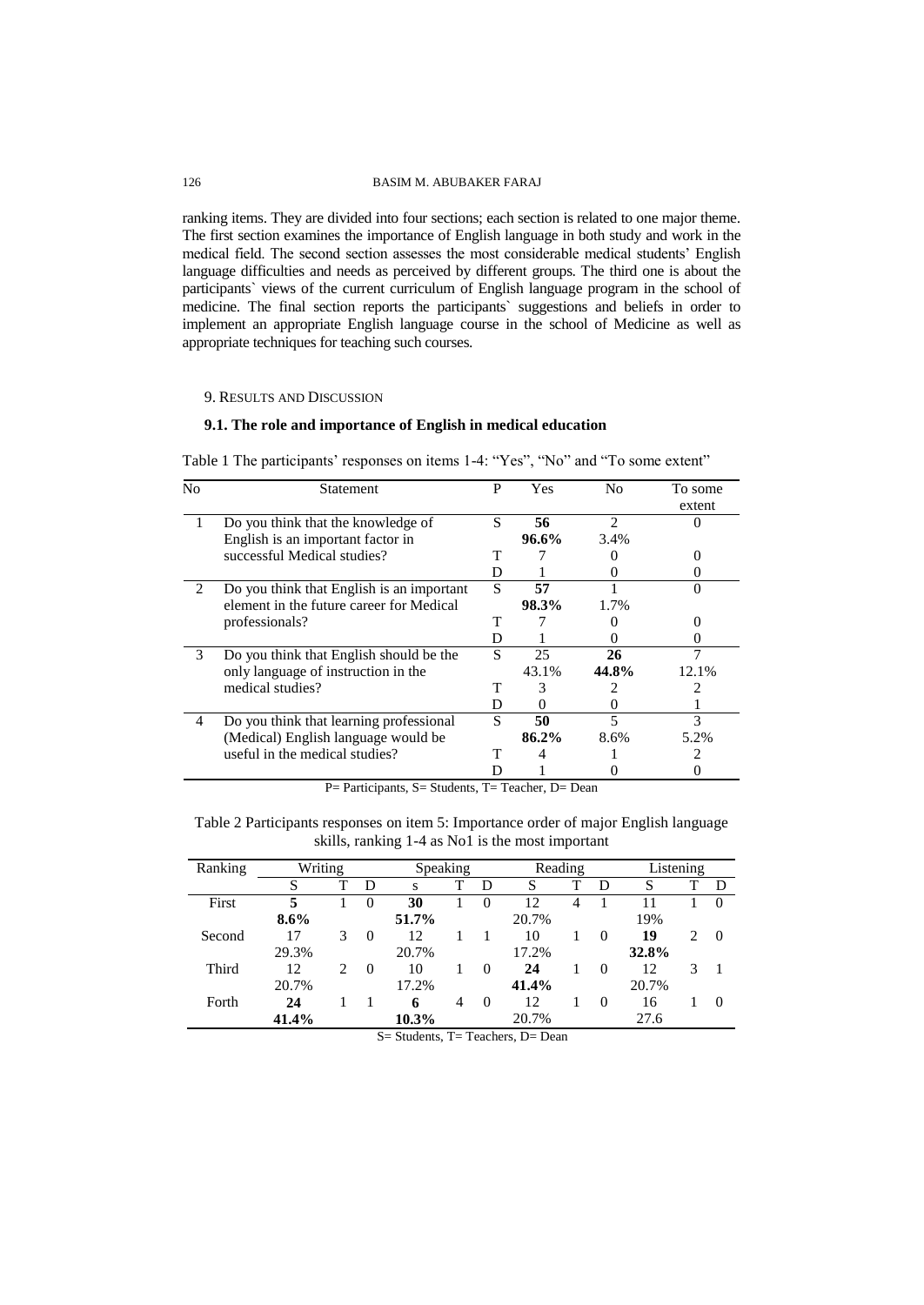

Fig. 1 Difference in participants' ranking of the importance of major language skills, No.1 is the most important

As can be seen from the above presented results of the first five items, it is clear that all participants reacted positively about the role and importance of English language for medical students. Indeed, the students pointed out that English is used broadly in their field of study and their knowledge of English is a determining factor for their academic achievement and for successful communication in their future career as professional doctors. Similar findings were found in (Hassan et al. 1995; Chia et al. 1999; Tasçi 2007; Hwang and Lin 2010). Regarding the use of English as the only language of instruction, there are two different perceptions: participants who are against the idea argued that Arabic should be used for clarifications besides the use of English. Another group who supported the use of English only claimed that English is the easiest and clearest language for medical sciences and the use of other language such as Arabic will lead them to misunderstanding and confusion. In fact, the later opinion is in agreement with a previous study conducted in Saudi Arabia where all participants were against the use of Arabic in medical education (Kassimi 1983). The dean of the faculty argued that a modest use of Arabic could be fine to help those who have lower level of English to understand lectures.

In regard to the use of professional (medical) English in the language curriculum, it can be observed that the majority of participants agreed that medical English is quite helpful for medical students. They argued that medical English should also include topics extracted directly from their academic subject to enhance their language of learning. These findings are also reported in some other studies such as (Alagozlu 1994; Boztas 1988; Tasçi 2007; Hwang and Lin 2010). Admittedly, General English is also needed before students' engagement at any specific medical English (Elsheikh 1986).

Regarding the importance order of the major English language skills as perceived by different participants, it can be seen that both students and teachers have a totally different order of importance of the major skills. Most medical students perceived speaking and listening as more important than reading and writing, while teachers looked at the situation oppositely. Understandably, the dean was in agreement with teachers in considering reading only as the most important but he also agreed with students in considering writing as less important. Unlike medical students, the teachers and the dean ranked reading skill as the most important, which is totally in consensus with the previous needs analysis studies conducted in different contexts (Alagozlu 1994; Chia et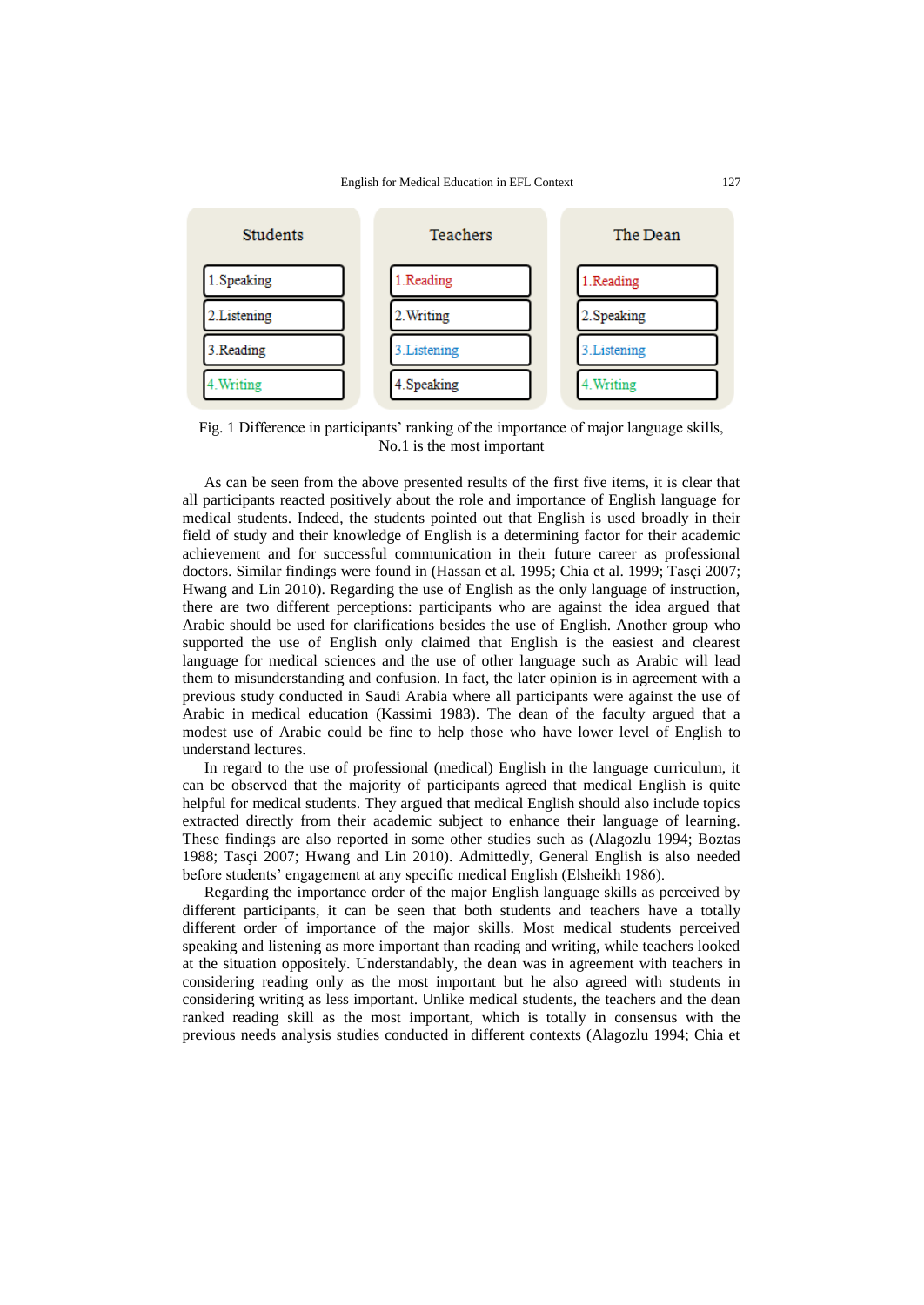al. 1999; Tasçi 2007). That could be attributed to the teachers' experience as they really know more than their students the actual load of reading materials needed during the medical study (Narunatwatana 2001). The researcher believes that all textbooks and materials provided for Libyan medical students are only published in English; thus, reading skills should be considered as the most important in order to help students make use of information from those materials. In regard to the students' evaluation of the speaking and listening, it is noticed that some previous studies revealed that listening was ranked by students as the second important skill (Hwang and Lin 2010; Chia et al. 1999) while other studies revealed that speaking was placed as the second important skill (Tasçi 2007). Our findings revealed that the students' preference of using spoken English language skills is due to the students' willingness to communicate interactively in English and that is what other studies revealed as well. That can be also noticed from the students' commentaries; one student commented "I'd like to learn English to become strong in conversation", while another said "I need to learn English to communicate with people from other countries". The writing skill was ranked as the less important skill by most medical students as well as the dean and that is what some of previous studies have shown (Alagozlu 1994; Tasçi 2007).

# **9.2. Medical students' English language needs and difficulties as perceived by different participants**

|                | Limited    |          |              | Poor    |          |                | Poor           |                |              | Poor                  |                |              | Poor           |                               |                | Poor           |               |          |
|----------------|------------|----------|--------------|---------|----------|----------------|----------------|----------------|--------------|-----------------------|----------------|--------------|----------------|-------------------------------|----------------|----------------|---------------|----------|
| R              | vocabulary |          |              | grammar |          |                | listening      |                |              | speaking              |                |              | writing        |                               |                | reading        |               |          |
|                | S          | T        | D            | S       | T        | D              | S              | T              | D            | S                     | T              | D            | S              | T                             | $\mathbf{D}$   | S              |               | T D      |
| 1              | 12         | $\theta$ | $\Omega$     | 7       | $\theta$ | $\Omega$       | 19             | 1              | $\mathbf{0}$ | 16                    | $\mathfrak{D}$ | $\Omega$     | $\overline{c}$ | 1                             | $\Omega$       | $\mathfrak{D}$ | 3             | -1       |
|                | 20.7%      |          |              | 12.1%   |          |                | 32.8%          |                |              | 27.6%                 |                |              | 3.4%           |                               |                | 3.4%           |               |          |
| $\mathfrak{D}$ | 5          | 1        | $\Omega$     | 14      | $\Omega$ | $\overline{0}$ | 10             | 3              | $\mathbf{1}$ | 14                    | $\theta$       | $\theta$     | 12             | $\mathfrak{D}_{\mathfrak{p}}$ | $\overline{0}$ | 3              | 1             | $\bf{0}$ |
|                | 8.6%       |          |              | 24.1%   |          |                | 17.2%          |                |              | 24.1%                 |                |              | 20.7%          |                               |                | 5.2%           |               |          |
| 3              | 14         | 5        | $\mathbf{0}$ | 10      | $\Omega$ | $\theta$       | $\overline{4}$ | $\overline{0}$ | $\theta$     | 11                    | $\theta$       | $\theta$     | 10             | 2                             | -1             | 9              | $\Omega$      | $\theta$ |
|                | 24.1%      |          |              | 17.2%   |          |                | 6.9%           |                |              | 19%                   |                |              | 17.2%          |                               |                | 15.5%          |               |          |
| 4              | 11         | 1        | $\mathbf{0}$ | 13      | 2        | $\overline{0}$ | 10             | $\mathbf{0}$   | $\theta$     | 9                     |                | 1            | 9              | $\mathbf{2}$                  | $\mathbf{0}$   | 6              |               | $\Omega$ |
|                | 19%        |          |              | 22.4%   |          |                | 17.2%          |                |              | 15.5%                 |                |              | 15.5%          |                               |                | 10.3%          |               |          |
| 5              | 7          | $\theta$ | 1            | 6       | $\bf{0}$ | $\mathbf{0}$   | 11             | 3              | $\theta$     | 6                     | 2              | $\mathbf{0}$ | 11             | $\Omega$                      | $\Omega$       | 17             | $\mathcal{L}$ | $\Omega$ |
|                | 12.1%      |          |              | 10.3%   |          |                | 19%            |                |              | 10.3%                 |                |              | 19%            |                               |                | 29.3%          |               |          |
| 6              | 9          | $\theta$ | $\theta$     | 8       | 5        | $\mathbf{1}$   | $\overline{4}$ | $\theta$       | $\theta$     | 2                     | $\mathbf{2}$   | $\mathbf{0}$ | 14             | $\Omega$                      | $\Omega$       | 21             | $\Omega$      | $\theta$ |
|                | 15.5%      |          |              | 13.8    |          |                | 6.9%           |                |              | 3.4%<br>nni coismminn |                |              | 24.1%          |                               |                | 36.2%          |               |          |

Table 3 Participants responses on item 6: The order of common English language difficulties, ranking 1-6 as No.1 is the most difficult

R= Ranking, S= Students, T= Teachers, D= Dean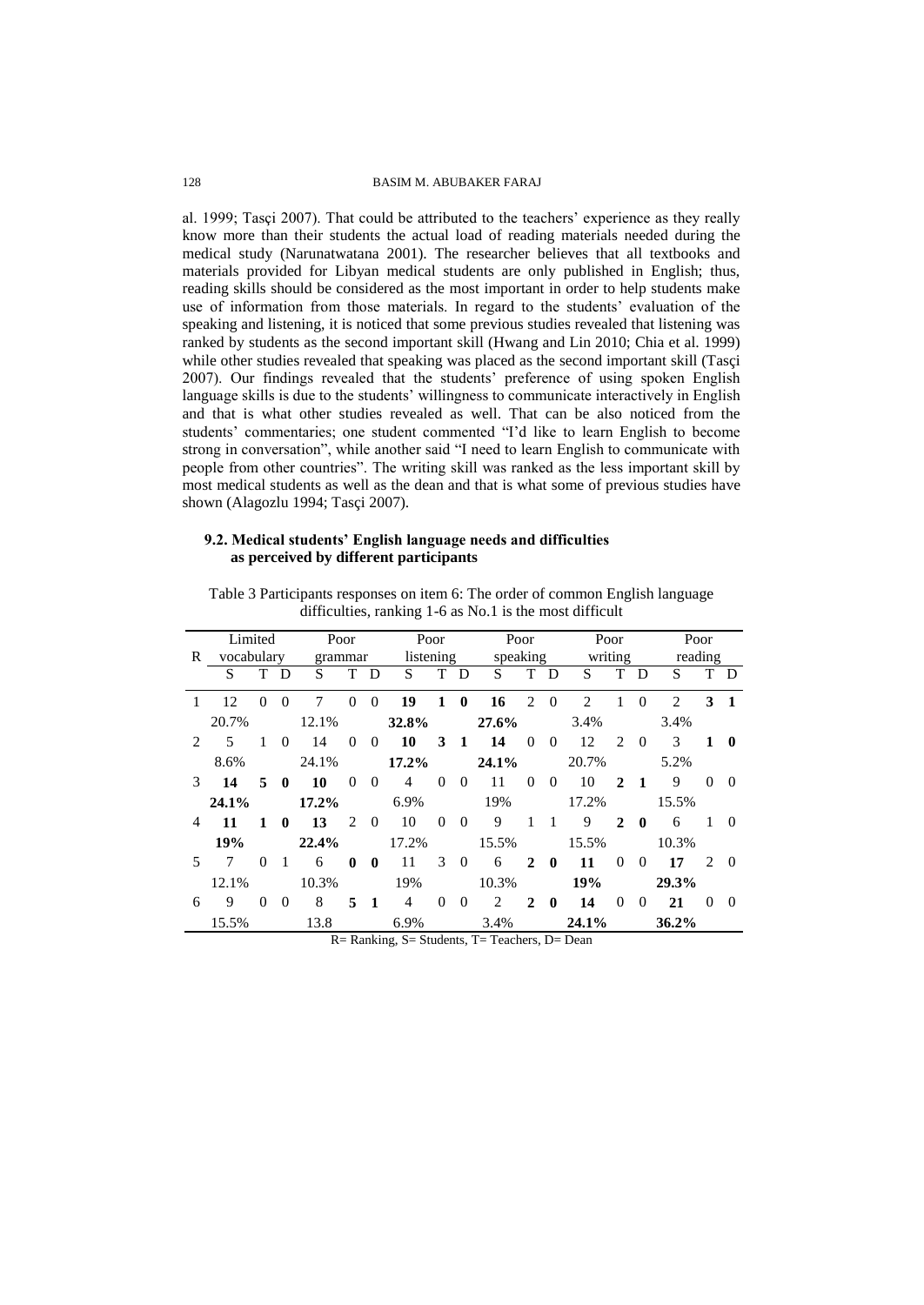English for Medical Education in EFL Context 129





Fig. 2 Students' responses on the order of common language difficulties



Fig. 3 Difference between participants' responses in regard to the students' difficulties M=Most difficult, N=Neutral, L=Less difficult

| Major skills              |                         | Very good |          |          |                               | Good           |          |       | Weak           |   | Very weak                   |                            |          |
|---------------------------|-------------------------|-----------|----------|----------|-------------------------------|----------------|----------|-------|----------------|---|-----------------------------|----------------------------|----------|
|                           |                         | S         | T        | D        | S                             | T              | D        | S     | T              | D | S                           | T                          | D        |
| Writing                   |                         | 19        | $\theta$ | $\theta$ | 26                            | $\overline{2}$ | $\Omega$ | 13    | $\overline{2}$ | 1 | $\Omega$                    | 3                          | $\Omega$ |
|                           |                         | 32.8%     |          |          | 44.8%                         |                |          | 22.4% |                |   | 0%                          |                            |          |
| Speaking                  |                         | 7         | $\theta$ | $\theta$ | 20                            | $\theta$       | $\theta$ | 27    | 5              | 1 | 4                           | $\overline{2}$             | $\Omega$ |
|                           |                         | 12.1%     |          |          | 34.5%                         |                |          | 46.6% |                |   | $6.9\%$                     |                            |          |
| Reading                   |                         | 19        | $\theta$ | $\theta$ | 30                            | $\overline{c}$ | $\Omega$ | 7     | $\overline{4}$ | 1 | 2                           | 1                          | $\Omega$ |
|                           |                         | 32.8%     |          |          | 51.7%                         |                |          | 12.1% |                |   | 3.4%                        |                            |          |
| Listening                 |                         | 7         | 1        | $\theta$ | 27                            | $\overline{4}$ | $\theta$ | 16    | 1              | 1 | 8                           | 1                          | $\Omega$ |
|                           |                         | 12.1%     |          |          | 46.6%                         |                |          | 27.6% |                |   | 13.8%                       |                            |          |
| Percentage of<br>students | 60%<br>40%<br>20%<br>0% | Writing   |          |          | Speaking                      |                | Reading  |       | Listening      |   | good<br>$\blacksquare$ Weak | ■ Very good<br>■ Very weak |          |
|                           |                         |           |          |          | Major English language skills |                |          |       |                |   |                             |                            |          |

Table 4 Participants' responses on item 7: The evaluation of the current students' English language skills

Fig. 4 Students responses regarding their current English language skills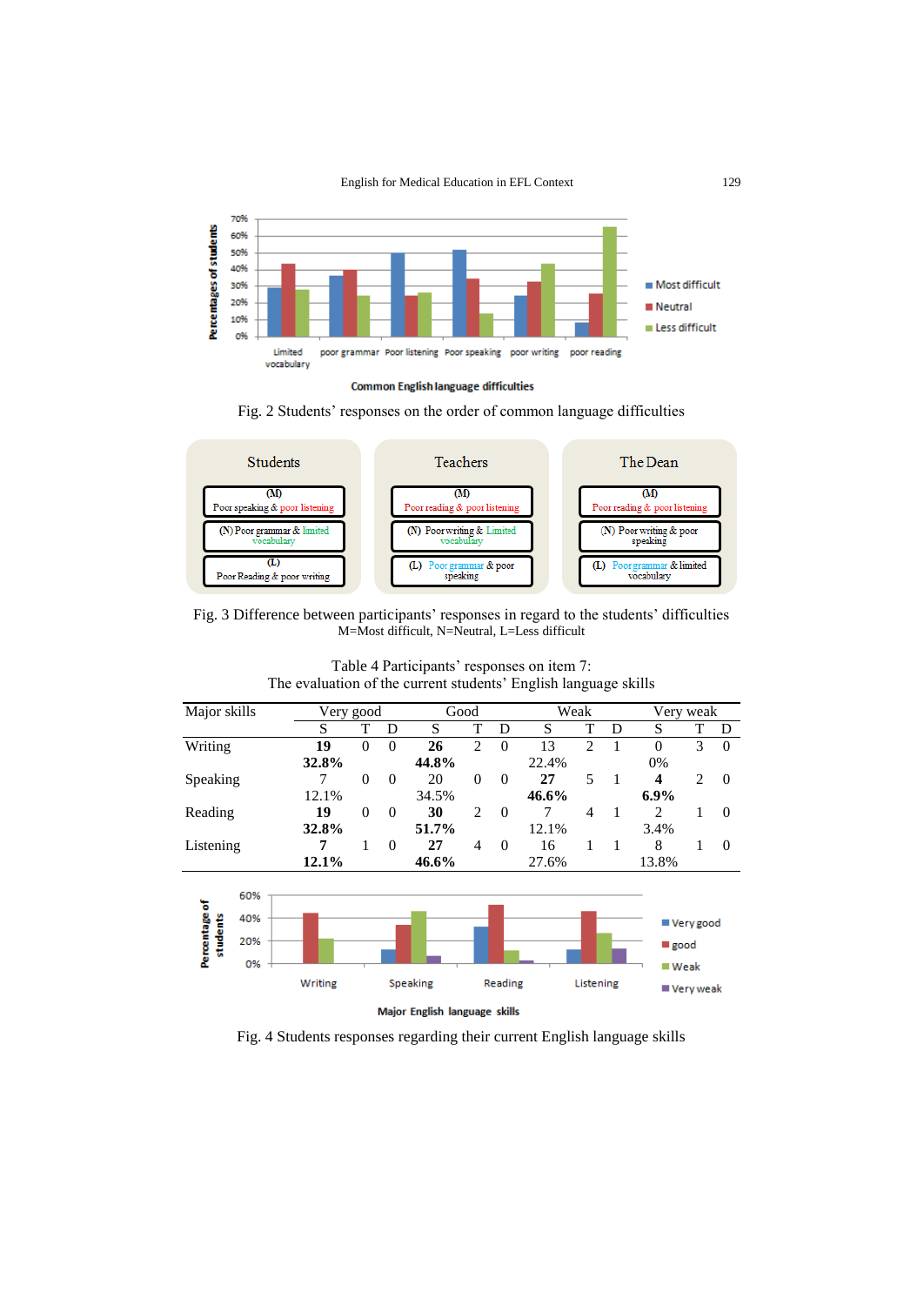|    | No Major skill | Sub-skills                  | Most difficult |                |          | Neutral |                |              | Less difficult |                |                  |
|----|----------------|-----------------------------|----------------|----------------|----------|---------|----------------|--------------|----------------|----------------|------------------|
|    |                |                             | S              | T              | D        | S       | T              | D            | S              | T              | D                |
| 8  | Writing        | Writing class notes         | 3              | $\theta$       | $\theta$ | 20      | 1              | $\theta$     | 35             | 6              | $\mathbf{1}$     |
|    |                |                             | 5.2%           |                |          | 34.5%   |                |              | 60.3%          |                |                  |
|    |                | Writing test answers        | 17             | 1              | $\Omega$ | 24      | 5              | $\mathbf{1}$ | 17             | 1              | $\boldsymbol{0}$ |
|    |                |                             | 29.3%          |                |          | 41.4%   |                |              | 29.3%          |                |                  |
|    |                | Writing reports and papers  | 38             | 6              | 1        | 14      | 1              | $\mathbf{0}$ | 6              | $\theta$       | $\theta$         |
|    |                |                             | 65.5%          |                |          | 24.1%   |                |              | 10.3%          |                |                  |
| 9  | Speaking       | Ask and answer questions    | 8              | $\mathfrak{D}$ | $\theta$ | 19      | 3              | $\mathbf{1}$ | 31             | $\overline{2}$ | $\Omega$         |
|    |                |                             | 13.8%          |                |          | 32.8%   |                |              | 53.4%          |                |                  |
|    |                | Conversation with lecturers | 24             | $\theta$       | 1        | 17      | $\mathfrak{D}$ | $\theta$     | 17             | 5              | $\theta$         |
|    |                |                             | 41.4%          |                |          | 29.3%   |                |              | 29.3%          |                |                  |
|    |                | Discussion in the class     | 26             | 5              | $\Omega$ | 22      | $\overline{c}$ | $\theta$     | 10             | $\theta$       | 1                |
|    |                |                             | 44.8%          |                |          | 37.9%   |                |              | 17.2%          |                |                  |
| 10 | Reading        | Reading books and articles  | 12             | $\theta$       | $\Omega$ | 18      | $\overline{4}$ | $\Omega$     | 28             | 3              | $\mathbf{1}$     |
|    |                |                             | 20.7%          |                |          | 31%     |                |              | 48.3%          |                |                  |
|    |                | Reading speed               | 12             | 1              | 1        | 25      | $\mathfrak{D}$ | $\mathbf{0}$ | 21             | 4              | $\theta$         |
|    |                |                             | 20.7%          |                |          | 43.1%   |                |              | 36.2%          |                |                  |
|    |                | Unknown vocabulary          | 34             | 6              | $\Omega$ | 15      | 1              | 1            | 9              | $\theta$       | $\Omega$         |
|    |                |                             | 58.6%          |                |          | 25.9%   |                |              | 15.5%          |                |                  |
| 11 | Listening      | Understand lectures         | 19             | $\mathfrak{D}$ | 1        | 24      | $\mathcal{R}$  | $\Omega$     | 15             | $\mathfrak{D}$ | $\theta$         |
|    |                |                             | 32.8%          |                |          | 41.4%   |                |              | 25.9%          |                |                  |
|    |                | <b>Follow lecturers</b>     | 25             | $\overline{c}$ | $\Omega$ | 20      | 3              | $\mathbf{1}$ | 13             | $\overline{c}$ | $\theta$         |
|    |                |                             | 43.1%          |                |          | 34.5%   |                |              | 22.4%          |                |                  |
|    |                | Follow class discussion     | 14             | 3              | $\Omega$ | 14      | 1              | $\mathbf{0}$ | 30             | 3              | 1                |
|    |                |                             | 24.1%          |                |          | 24.1%   |                |              | 51.7%          |                |                  |

Table 5 Participants' responses on items 8-11: The order of difficulties in writing, speaking, reading and listening sub-skills, ranking 1-3 as No.1 is the most difficult

 $S=$  Students,  $T=$  Teachers,  $D=$  Dean

Based on these findings, most medical students were consistent in evaluating their points of difficulties as they placed speaking and listening as the most difficult skills. On the other hand, they place reading and writing as the easiest skills. That is only found in (Hwang and Lin 2010; Al-Ahdal 2010). That also reflects what the students showed in the previous section in regard to the importance levels of these four skills in particular (Figure 1). Again, teachers and the dean regarded reading as the most problematic skills but they ranked listening to be the second most difficult skill. Thus, there is some agreement between students, teachers and dean regarding listening skill (Figure 3). That can be found also in (Tasçi 2007). Regarding *poor grammar and limited vocabulary*, the only agreement between students and their teachers is in considering *limited vocabulary* as the second most difficult skill while the dean was in agreement with other teachers in considering *poor grammar* as the easiest difficulty among students. Noticeably, the latter two difficulties were also seen in a number of needs analysis in various settings and that is attributed to the fact that the structure of English language used in medical context is a bit sophisticated and needs more efforts to be acquired (Boztas 1988; Tasçi 2007; Chia et al. 1999).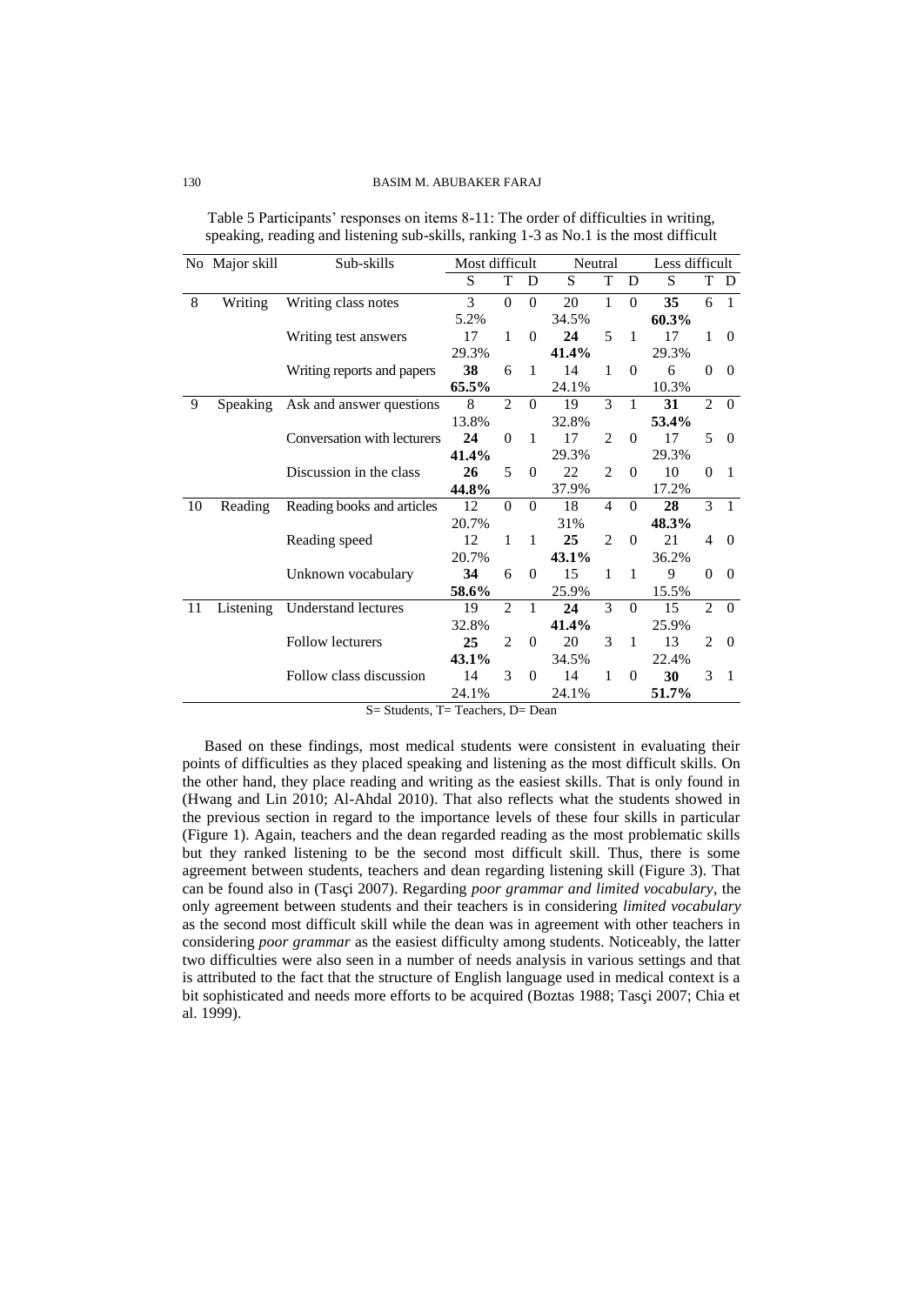In regard to the participants' evaluation of the students' current English language skills, it has been found that most students overestimated their ability of English and showed that they are good at all skills except in speaking. Unlikely, most teachers assessed their students' as all weak except in listening at which they felt that the students are good. Surprisingly, the dean was completely disappointed regarding the students' weaknesses in all skills. This difference in evaluation has no clear significance for the study except for the repetitive declaration by the students in many occasions regarding their needs for speaking skill. The researcher believes that teachers are more aware of the students' levels of proficiency in different skills during their teaching sessions. Also, it was obvious during the research procedure that the students really have major problems in reading and filling the questionnaires items as well as in comprehending some high frequency words used in the information session which led the researcher to use Arabic instead.

As for writing sub-skills, all participants agreed on considering *writing reports and research paper* is the most challenging skill. That is because all participants are aware of the fact that medical students are not encouraged to be involved in any research projects during their study (Benamer and Bakoush 2009). Here, it should be stated that the lower participation of Libyan doctors in publishing papers in the international medical journals as in (Benamer, Bredan, and Bakoush 2009) could be due to the students' lower writing skills besides the lack of research components in medical education in Libya. Writing class notes followed by writing test answers were less difficult as the students do not need really to write notes in lectures; that is because lecturers made manuals or summary sheets for the purpose of revision before examinations. Moreover, the students do not need any effort to write answers in examinations because most the questions types are multiple choice, filling gaps as well as true and false. That is really disappointed the researcher as this is not what used to be ten years ago where students were encouraged to give long answers in writing.

In regard to speaking sub-skills, there was not any significant difference between participants in ranking both *class discussion* and *conversation with lecturers* as the most difficult. The reason could be the wording of these two statements as it seems that they have similar meaning. The students did not find *asking and answering questions* that difficult because they are rarely given chance to ask or even being asked during the lectures. For reading sub-skills, all participants felt that *unknown vocabulary* is the most challenging sub-skill that students face in their reading medical texts. That indeed matches what has been revealed in (Chia et al. 1999; Tasçi 2007; Alagozlu 1994; Yeniçeri 2008). Finally, the wording again in two statements for listening sub-skills made confusion among participants in determining the level of difficulty. Each of *understand lectures* and *follow lecturers* was ranked by almost similar number of students as the most difficult. Most students and the dean, as well as a small number of teachers felt that *follow class discussion* is less difficult and that could be attributed to the fact that the students are not encouraged for discussion with each other or even with their lecturers in the class.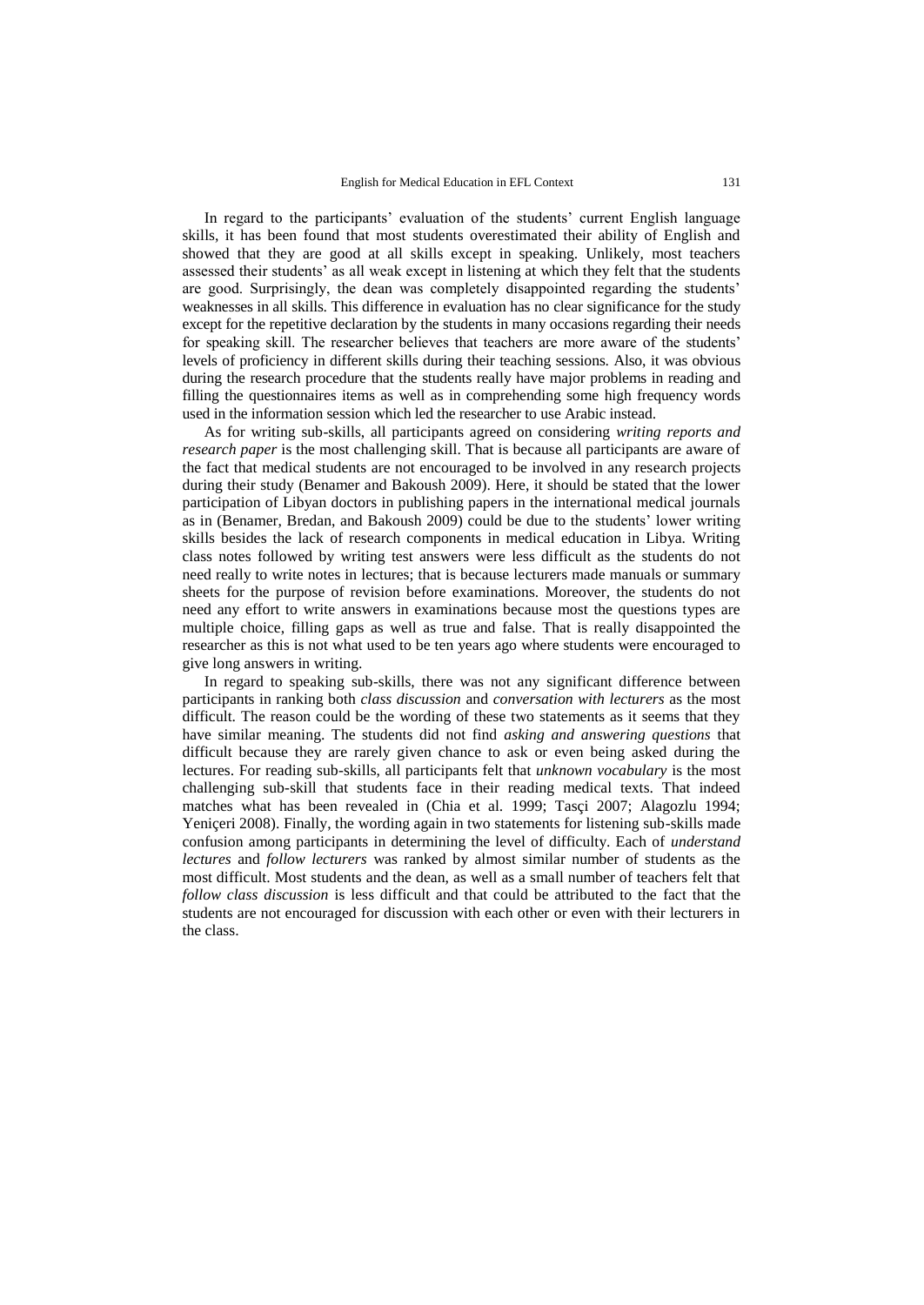### **9.3. Evaluation of the current English language curriculum as perceived by different participants**

| Table 6 Participants' responses on items 12-14: "Yes", "No" and "To some extent" |  |  |
|----------------------------------------------------------------------------------|--|--|
|----------------------------------------------------------------------------------|--|--|

| No | <b>Statement</b>                                       | P | Yes      | N <sub>0</sub> | To     |
|----|--------------------------------------------------------|---|----------|----------------|--------|
|    |                                                        |   |          |                | some   |
|    |                                                        |   |          |                | extent |
| 12 | Do you think that the current English language         | S | 18       | 30             | 10     |
|    | curriculum in the faculty of Medicine is relevant to   |   | 31%      | 51.7%          | 17.2%  |
|    | the medical program?                                   | т |          |                |        |
|    |                                                        | D | $\theta$ |                | 0      |
| 13 | Do you feel that the current English language          | S | 11       | 38             | 9      |
|    | curriculum is dealing with the main language skills    |   | 19%      | 65.5%          | 15.5%  |
|    | and sub-skills that needed in the medical studies?     |   |          | 6              |        |
|    |                                                        | D | $\theta$ |                |        |
| 14 | Do you feel that the current course of English         | S | 13       | 35             | 10     |
|    | language will help students coping with language       |   | 22.4%    | 60.3%          | 17.2%  |
|    | challenges in the future career?                       | т |          | 5              |        |
|    |                                                        |   |          |                |        |
|    | <b>D. D. B. Barrows C. Construction T. D. D. D. D.</b> |   |          |                |        |

P = Participants, S = Students, T = Teachers, D = Dean

Table 7 Participants' responses on items 15 & 16: "Agree", "Disagree" and "Partially agree"

| No | <b>Statement</b>                                      | P | Agree    | Disagree | Partially |
|----|-------------------------------------------------------|---|----------|----------|-----------|
|    |                                                       |   |          |          | agree     |
|    | 15 Do you agree that the current English language     |   | 17       | 34       |           |
|    | course has provided the language skills to facilitate |   | 29.3%    | 58.6%    | $12.1\%$  |
|    | communication effectively in English?                 |   |          |          |           |
|    |                                                       | D | $\left($ |          |           |
|    | 16 Do you think that your current English language    | S | 31       | 19       |           |
|    | course is repetitious of what you have studied in     |   | 53.4%    | 32.8%    | 13.8%     |
|    | your secondary school?                                |   |          |          |           |
|    |                                                       |   |          |          |           |

P= Participants, S= Students, T= Teachers, D= Dean

According to the participants' answers in this section, it is observed that all participants are in agreement with each other in regard to the main issues investigated. First of all, most participants are not satisfied with the current curriculum of English. One important justification for this attitude towards the current English language course is the old materials included; indeed, that should be related to the overall image of Libyan medical education system where curricula are all dated and need to be reviewed (Benamer and Bakoush 2009; Daw and Elkhammas 2008). Moreover, the English language curriculum has no objectives to be achieved in time and it has no topics related to the students' field of study. Secondly, all the participants perceived that the current English language curriculum does not deal with all skills needed by medical students. Rather, it just focuses on grammar and some basic vocabulary used through simple reading passages. In fact, this problem is also found in a number of previous studies in EFL contexts (Alagozlu 1994; Al-Ahdal 2010; Chia et al. 1999; Zhuo 1989; Hassan et al.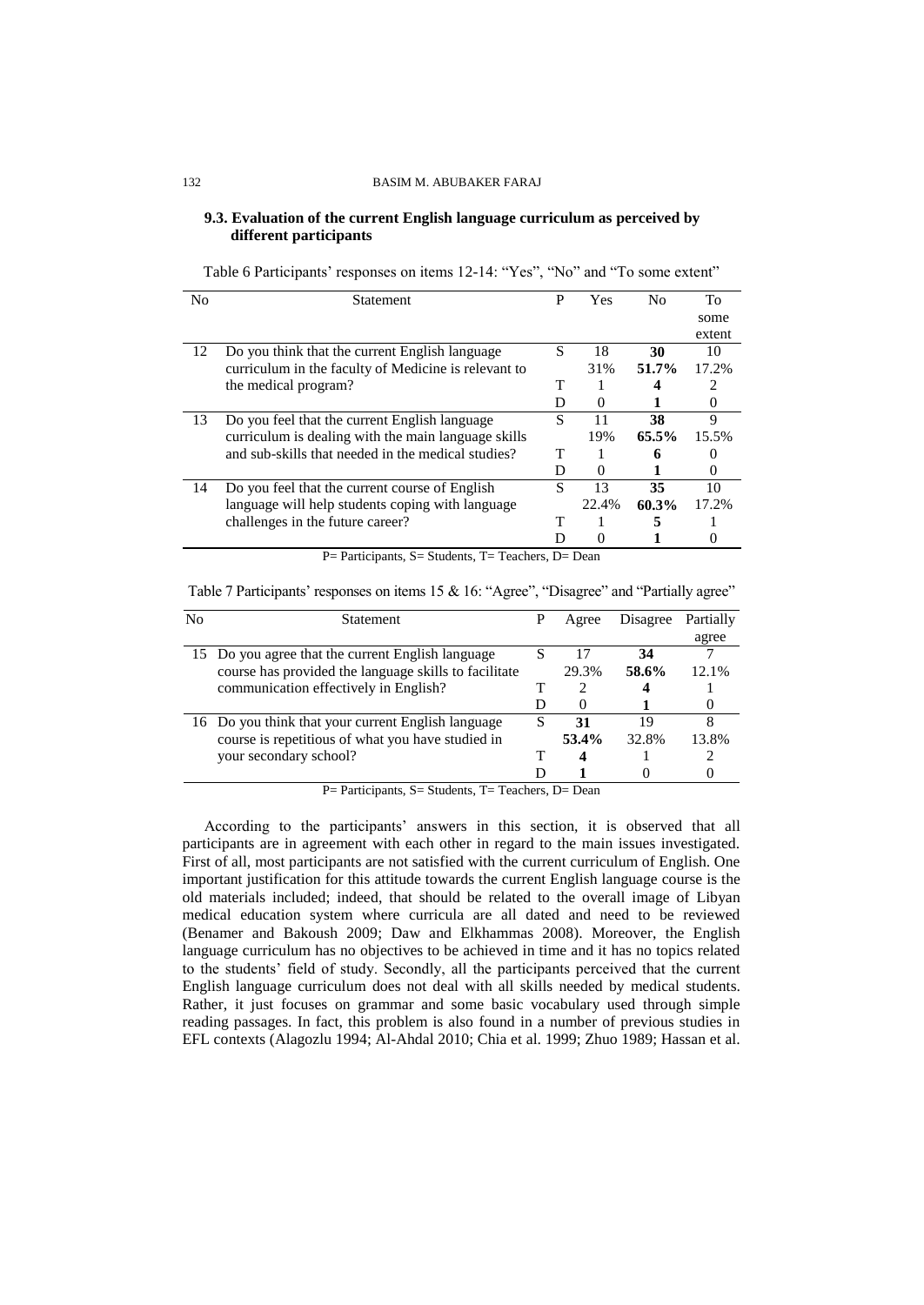1995; Yeniçeri 2008). Thirdly, most participants think that the current curriculum does not help medical students to cope with challenges related to the use of English in their future career such as writing medical papers, attending international conferences and delivering presentations in English. Most of the previous studies also revealed that the English language curriculum in medical schools does not help students in their future professional tasks (Al-Ahdal 2010; Sari 2003; Hwang and Lin 2010).

Furthermore, all participants agreed that the current course does not include appropriate skills to help medical students to communicate effectively in English. Many students commented on this issue in different occasions particularly those who are training in hospitals as they reported that they are really unsatisfied with their level of communication skills in English. Clearly, the students' eagerness to communicate successfully in English (verbally) is also revealed in the previous sections which reflect the lack of such important skills in the current English language curriculum; that is found in (Sari 2003; Al-Ahdal 2010). Finally, most participants agreed that the current course is a repetition of what was given in the secondary schools. The researcher has investigated the content of this curriculum and compared with others in the secondary school and it is found that many topics are really repetitious, particularly in the grammar part. In addition, there is a minor use of some basic medical readings to help students make use of medical terminology but that does not work properly because of the students' lower level of English.

#### **9.4. Suggestions about teaching and learning English in Libyan medical education**

| No | <b>Statement</b>                             |  |       | P Yes, all Yes, basic | N <sub>0</sub> |
|----|----------------------------------------------|--|-------|-----------------------|----------------|
|    |                                              |  | vears | vears                 |                |
|    | Do you think that English should be taught S |  | 25    | 25                    |                |
|    | beyond the premedical and the first year of  |  | 43.1% | $43.1\%$              | 13.8%          |
|    | medical studies?                             |  |       |                       |                |
|    |                                              |  |       |                       |                |

Table 8 Participants responses on item 17: Duration of teaching English in medical study

P = Participants, S = Students, T = Teachers, D = Dean



Fig. 5 the duration of learning English as perceived by medical students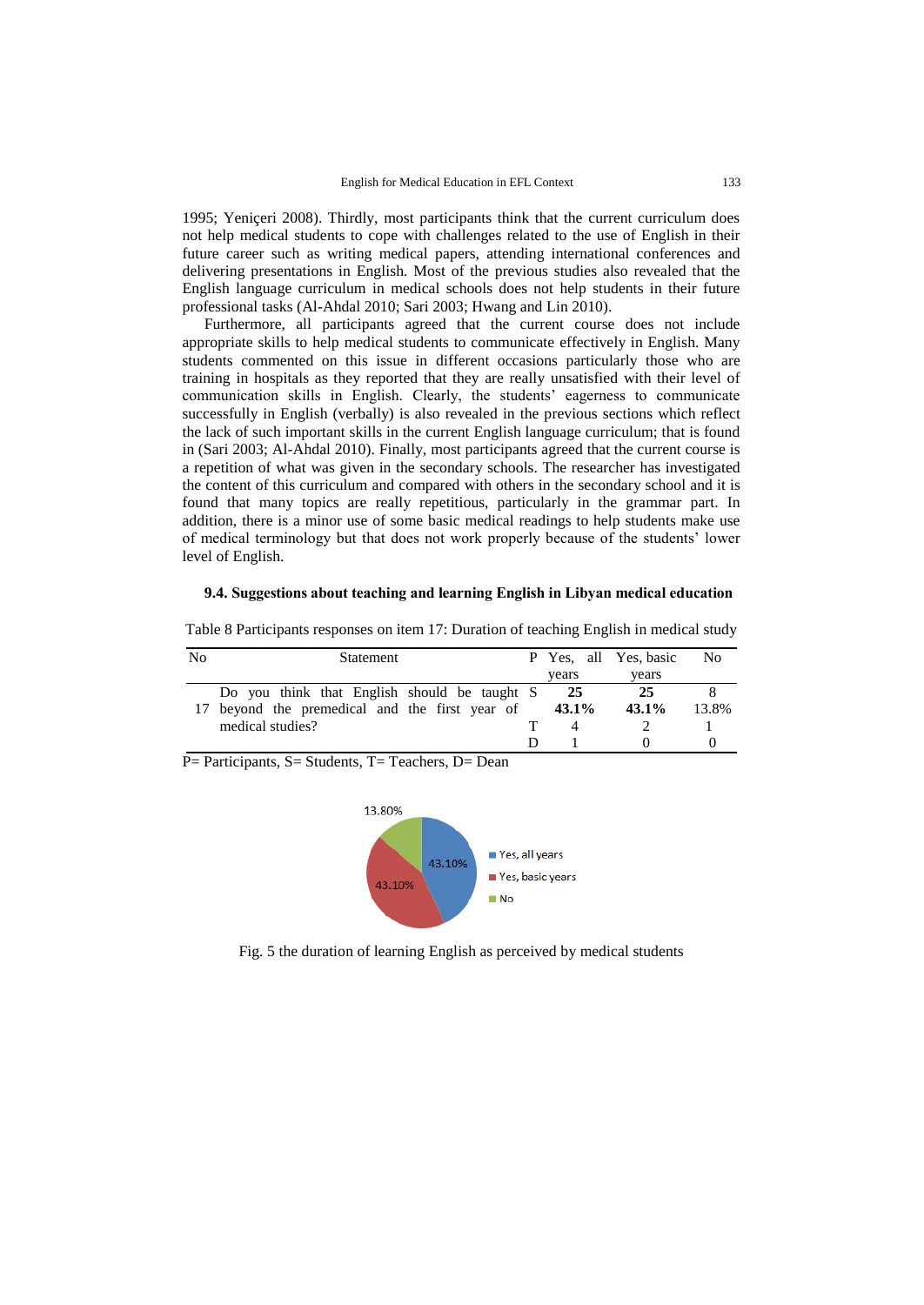Table 9 Participants responses on item 18: The type of English curriculum in medical study

| No | <b>Statement</b>                                        | <b>GE</b> | $GE +$     | EMP   |
|----|---------------------------------------------------------|-----------|------------|-------|
|    |                                                         |           | <b>EMP</b> |       |
| 18 | Which of the English curricula do you perceive is the S |           | 50         |       |
|    | best one for medical students?                          | 3.4%      | 86.2%      | 10.3% |
|    |                                                         |           | n.         |       |
|    |                                                         | $\theta$  |            |       |
|    | $P=$ Participants, S = Students, T = Teachers, D = Dean |           |            |       |





Fig. 6 Type of English course curriculum as perceived by medical students

| Table 10 Participants responses on item 19:             |
|---------------------------------------------------------|
| Using technology for language teaching in medical study |

| No | <b>Statement</b>                      |   | Agree | Disagree | To     | I do   |
|----|---------------------------------------|---|-------|----------|--------|--------|
|    |                                       |   |       |          | some   | not    |
|    |                                       |   |       |          | extent | know   |
|    | Do you think that using technology    |   | 49    |          |        |        |
|    | such as computers may assist in       |   | 84.5% | 10.3%    | 3.4%   | $.7\%$ |
|    | learning English for medical studies? | т |       |          |        |        |
|    |                                       |   |       |          |        |        |



P= Participants, S= Students, T= Teachers, D= Dean

Fig. 7 Using technology in learning English as perceived by medical students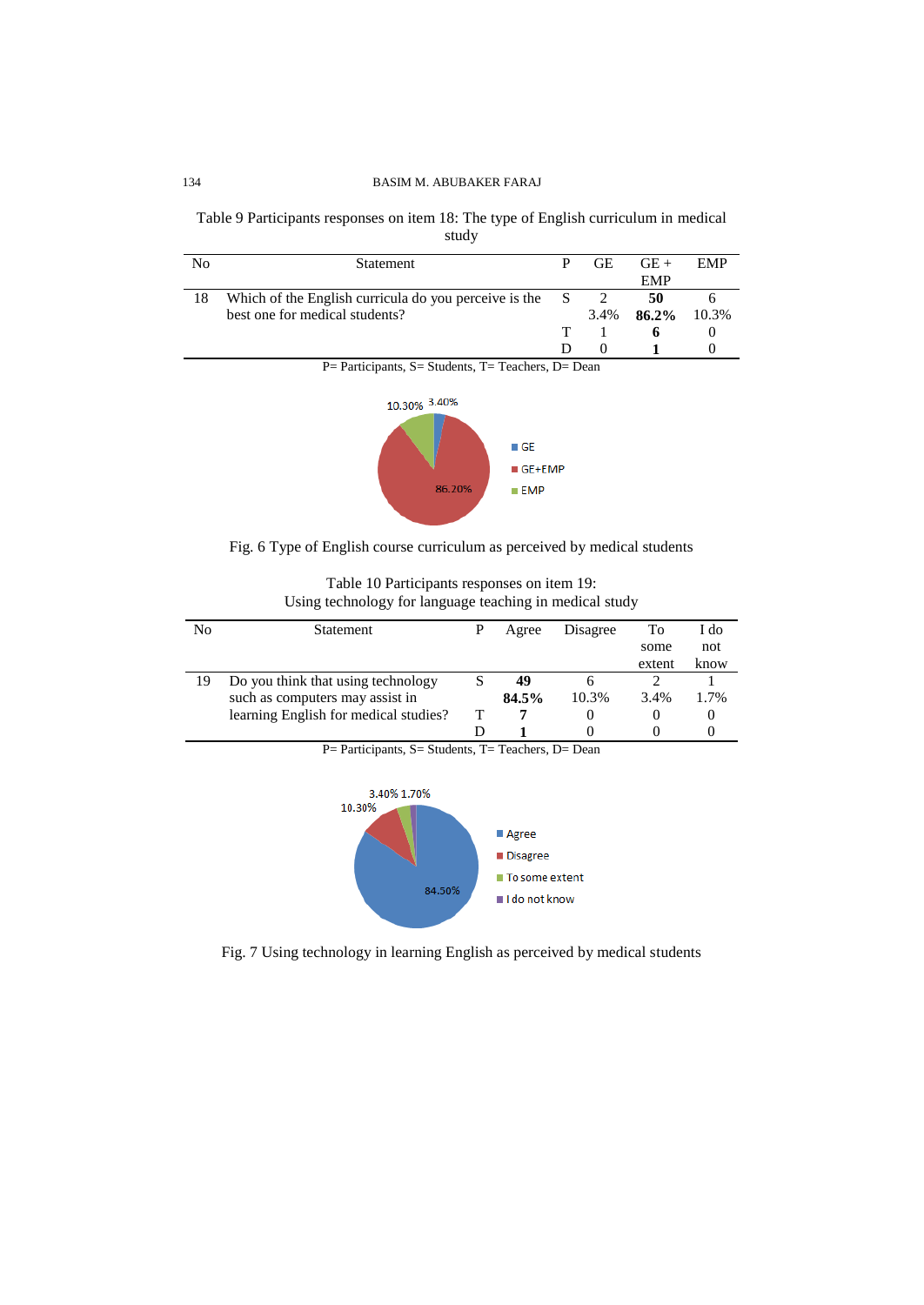| Table 11 Participants' responses on item 20 (open-ended): |
|-----------------------------------------------------------|
| Some suggestions about English language learning          |

| No How would you prefer English being introduced for medical students? | S                                                            |                             | D                           |                |
|------------------------------------------------------------------------|--------------------------------------------------------------|-----------------------------|-----------------------------|----------------|
|                                                                        | 1 Focusing on the four major skills                          | 10                          | $\Omega$                    | $\Omega$       |
|                                                                        | 2 Focusing on practice and communication skills              | q                           | 0                           |                |
|                                                                        | 3 Using technology i.e. computers, Internet and laboratories | 9                           |                             |                |
|                                                                        | Focusing on medical terminology                              | 6                           |                             | $\theta$       |
|                                                                        | 5 A specific course for every year to suit every stage       | 6                           | -1                          | $\theta$       |
|                                                                        | English speaking teaching staff must be involved             | 5                           | $\Omega$                    | $\theta$       |
|                                                                        | Focusing on Grammar                                          | 5                           | $\left( \right)$            | $\theta$       |
| 8                                                                      | Self-training                                                | 5                           | $\Omega$                    | $\theta$       |
| 9                                                                      | Highly qualified specific courses in the medical field       | 4                           | $\left( \right)$            | $\theta$       |
|                                                                        | 10 Through communication and discussion                      | 4                           |                             | $\theta$       |
|                                                                        | 11 Reading textbooks, and journal articles                   | 4                           | $\Omega$                    | $\theta$       |
|                                                                        | 12 Use of English in daily life communication                | 4                           | 0                           | $\theta$       |
|                                                                        | 13 Chatting with foreigners who speak English                | $\mathcal{D}_{\mathcal{L}}$ | $\Omega$                    | $\theta$       |
|                                                                        | 14 Travelling overseas to English speaking countries         | 2                           | 0                           | $\theta$       |
|                                                                        | 15 Interactive courses                                       |                             | $\mathcal{D}_{\mathcal{L}}$ | $\Omega$       |
|                                                                        | 16 Communicative language teaching approach                  | $\Omega$                    | $\mathcal{D}_{\mathcal{L}}$ | $\overline{0}$ |

S= Students, T= Teachers, D= Dean

Based on the findings of this section, the current duration of teaching English for medical school was perceived as not sufficient to enhance the students' English ability. Therefore, most teachers and the dean as well as half of medical students suggested that English should be taught from very beginning up to the final year. In fact, the respondents' views about teaching English continually could be attributed to the fact that Libyan medical students really need an extra language instruction to enhance their English. In contrast, different views were revealed in other studies such as (Narunatwatana 2001; Tasçi 2007) in which students showed that learning English continually may affect their medical study because they do not have enough time to attend English classes. In some cases, medical students are satisfied with only one year of English language education, as in (Narunatwatana 2001). The other opinion is to teach English for the first stage of medical study which includes  $1^{st}$ ,  $2^{nd}$  and  $3^{rd}$  years, besides the pre-medical year. That is in consensus with other studies such as (Hwang and Lin 2010; Chia et al. 1999).

Regarding the content of English language curriculum, it is found that most respondents preferred a program which includes both General English and English for medical purposes. This is exactly what has been shown in different studies, as in (Tasçi 2007). It was also found that some students suggested that English curriculum should not be the same at all levels; instead, it should be given in different volumes according to every year of medical study to meet the students' needs at that stage. That matches the findings of (Chia et al. 1999; Hwang and Lin 2010) in which general English was suggested to be taught for freshman year and followed by three years of English for medical purposes.

Almost all the participants were in agreement regarding the use of technology in English language teaching and considering that as quite helpful. Many studies in the field of medical English suggested using the Internet in particular to enhance medical students' English language proficiency in many ways (Tarnopolsky 2009; Kimball 1998; Chen,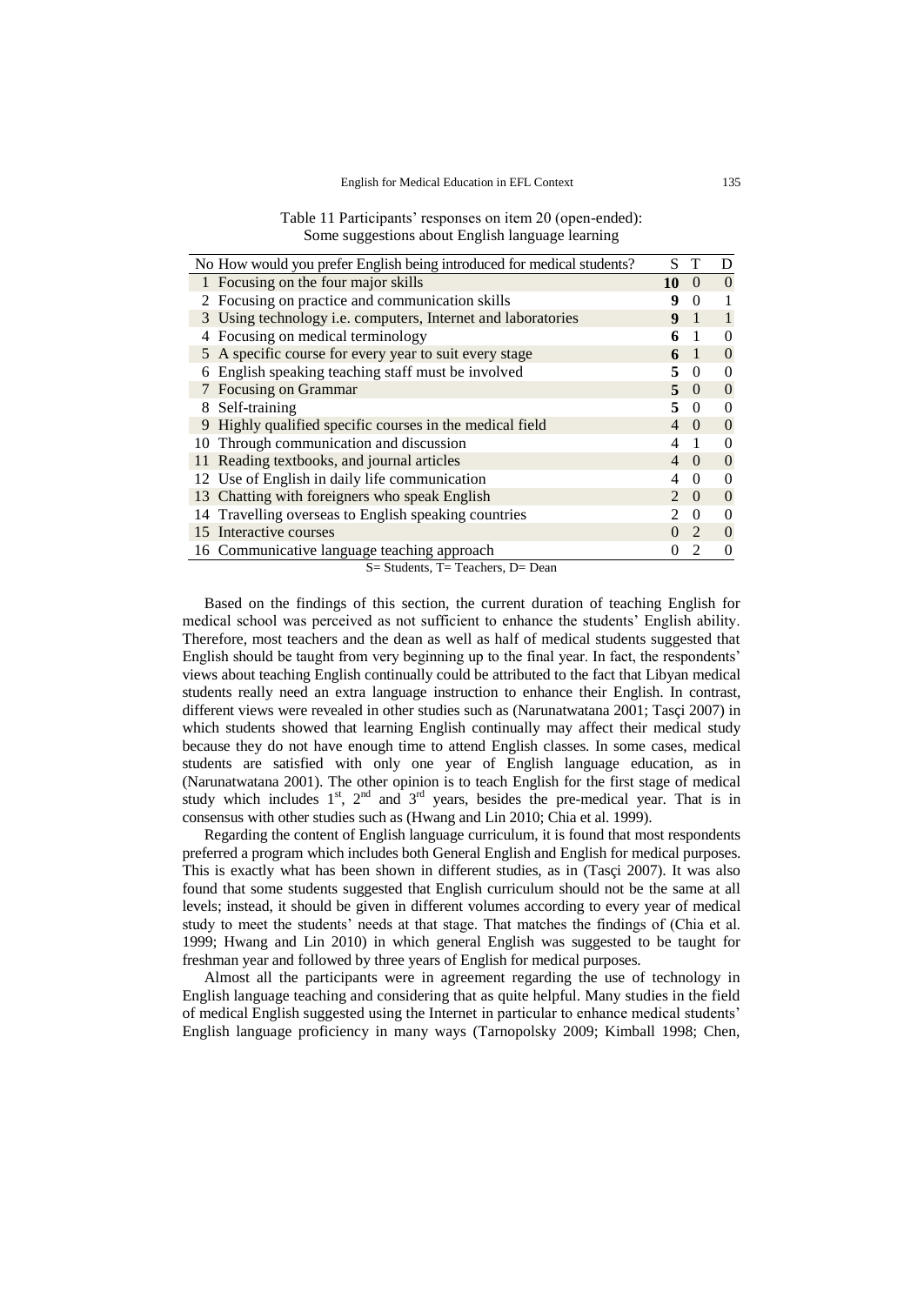Belkada, and Okamoto 2004). Other needs analysis studies revealed that medical students prefer using Internet in their English learning as in (Tasçi 2007), while some others revealed that students also prefer using TV, CDs and DVDs, e.g. (Hwang and Lin 2010).

Finally, all participants were asked to suggest their preferable ways in teaching and learning English for medical students. Some medical students suggested that all English language skills should be included in English class and that matches what was revealed in similar needs analysis studies (Yeniçeri 2008; Chia et al. 1999). Others suggested that English curriculum should also include medical topics and medical terminology that might be helpful for their professional training in the medical field. These suggestions were in consensus with findings of some previous research studies (Narunatwatana 2001; Tasçi 2007; Yeniçeri 2008; Sari 2003). Accordingly, it is believed that specific English courses such as EMP which are mentioned in this study could be the ones that should be used. However, some participants suggested that these specific courses need to be divided throughout the years of medical study according to their relevance to each stage; besides, general English should also be taught in the pre-medical year to ensure that all students can handle the EMP courses. One teacher said "First, we have to offer GE with focus on grammar, then we teach special medical English". This is also what other research has revealed in this respect as in (Chia et al. 1999; Hwang and Lin 2010). Moreover, other students proposed that English language course should focus on communication skills or use communication as a method of teaching to help students interact effectively in English. That is indeed what they mentioned by students consistently as their needs. It is also suggested by some teachers that both interactive language teaching and communicative language teaching should be employed intensively for English teaching in medical education. Similarly, the dean focused on using practice in English language class rather than theoretical pedagogy. This is also what has been found in other similar studies regarding medical students' English language needs (Hwang and Lin 2010; Chia et al. 1999; Narunatwatana 2001; Tasçi 2007). Furthermore, using technology such as computers, the Internet, language lab and audio-visual techniques, were all preferred by most participants including the dean who focused on both language labs and the Internet. The researcher is really keen in using such techniques in language teaching particularly in medical contexts. That can be attributed to the fact that technology can facilitate the students' English language learning where everything is reachable and applicable. This is also what has been discovered and suggested by many other studies in the field such as (Tasçi 2007; Hwang and Lin 2010; Sari 2003; Kimball 1998; Tarnopolsky 2009).

### 10. CONCLUSION

It can be said that teaching English for medical students in Libya is relatively new, and no studies have been conducted to provide a basis for appropriate English language curriculum for this context in particular. Therefore, this study aimed to better understand the medical students' needs and challenges in regard to their use of English and to suggest the most applicable way of English language instruction. Based on findings of this study, it is quite obvious that there is a mismatch between the existing curriculum of English language course in the faculty of Medicine, al Marj, and the perceived needs of medical students. Accordingly, the following suggestions should be considered carefully in order to implement any program for teaching English.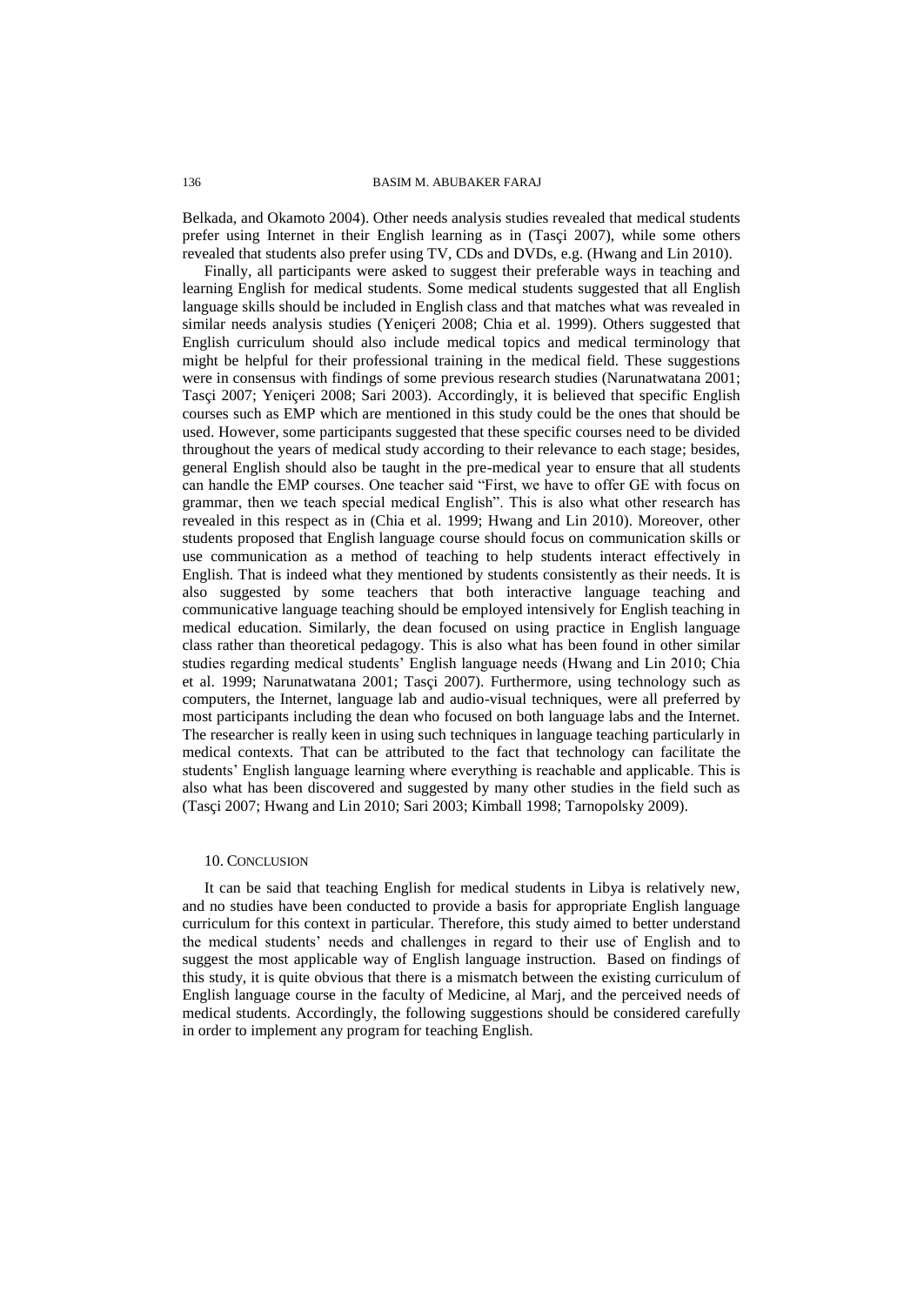1. Any suggested curriculum should include all major English language skills, namely, speaking, listening, writing and reading, as well as English grammar and medical vocabulary. Due to the fact that teaching English for medical students in Libya is still new, the researcher believes that all different skills could be better taught correspondingly at the current stage; then, adaptations to be made afterwards according to further needs analysis. Chia, et al. (1999) stated that "a systematic assessment of students' needs should be an on-going process" (p. 116).

2. It could be better to begin with general English classes at the pre-medical year just to ensure that all students can cope with specific English language materials (EMP) which can be given for subsequent years of medical study. To begin with, it is suggested that three years after the pre-medical could be fine for teaching EMP.

3. The materials of EMP should be taken directly from the medical subjects to enhance the authenticity which can increase students' motivation and willingness for learning.

4. Teachers of English should improve their knowledge in medical subjects such as terminology and structures used in medical texts by attending training sessions and workshops. Their knowledge of the discipline could be quite helpful to achieve their educational objectives in teaching EMP (Chang 2007).

5. Technology should be used increasingly as it might be helpful in providing the English speaking environment for local use. Also, it can help in providing different authentic materials to be used by medical students in the class (Kimball 1998). Students should be encouraged to have some basic knowledge of how to use technology such as computers and the Internet for the purpose of language learning.

6. It is suggested that Communicative language teaching (CLT) should be used for teaching English in the medical context. The main purpose is to develop the different components of communicative competence. According to Savignon (2005), she stated that "The essence of CLT is the engagement of learners in communication to allow them to develop their communicative competence" (635).

Finally, it might be considered a limitation that no particular materials have been suggested yet for this educational context. However, the researcher aims to conduct another research study in which some theoretical frameworks will be suggested and certain materials will be experimented. Expectantly, that will be based on the results of this study and hopefully others in different Libyan medical faculties.

#### **REFERENCES**

- Al-Ahdal, Arif Ahmed Mohammed. 2010. English for Medical Students of Hodeidah University, Yemen: A Pre-Sessional Course. *Language in India* 10 (10):180-377.
- Alagozlu, Nuray K. 1994. English language needs assessment of the students of the Medical Faculty of Cumhuriyet University, Bilkent University, Ankara, Turkey.
- Alptekin, C. 2002. Towards intercultural communicative competence in ELT. *ELT Journal* 56 (1):57-64.
- Benamer, H., and Omran Bakoush. 2009. Medical education in Libya: The challenges. *Medical Teacher* 31:493-496.
- Benamer, H., A. Bredan, and O. Bakoush. 2009. Scientific Publication Productivity of Libyan Medical Schools: A Bibliometric Study of Papers Listed in PubMed, 1988- 2007*. Education for Health* 22 (2).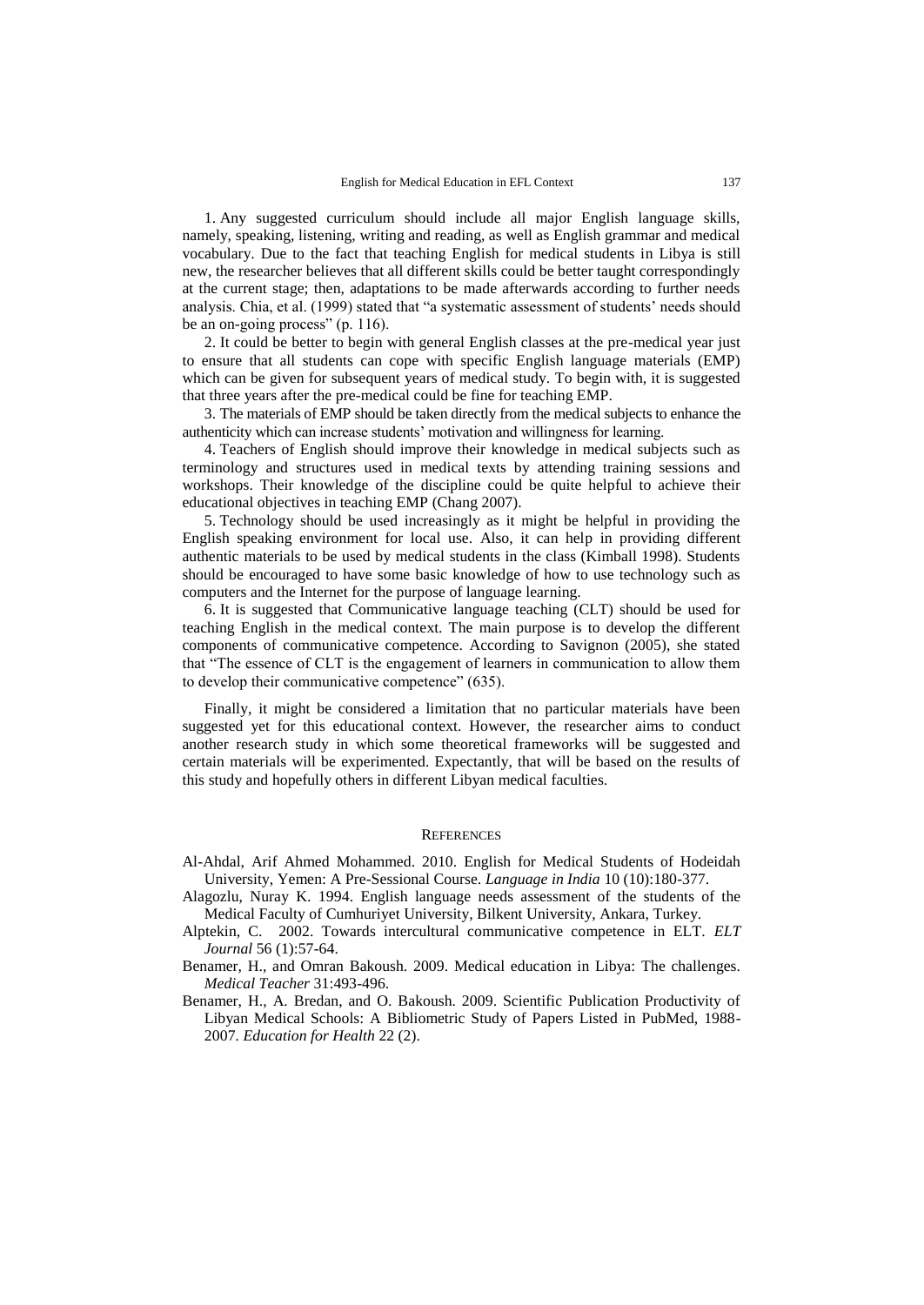- Bosher, Susan, and Kari Smalkoski. 2002. From needs analysis to curriculum development:designinh a course in health-care communication for immigrant students in the USA. *English for specific purposes* 21:59-79.
- Boztas, I. 1988. Identifying academic English needs of English-medium medical students at Hacettepe University for a communicative syllabus design, Hacettepe University, Ankara.
- Chang, Jin-Ping. 2007. Teacher's Role in Teaching English for Medical Purposes (EMP). *Sino-US English Teaching* 4 (7):1-7.
- Chen, Jin, Safia Belkada, and Toshio Okamoto. 2004. How a web-based course facilitates acquisition of English for academic purposes. *Language Learning & Technology* 8 (2):33-49.
- Chia, Hiu-Uen, Ruth Johnson, Hui-Lung Chia, and Floyd Olive. 1999. English for College Students in Taiwan:A Study of Perceptions of English Needs in a Medical Context. *English for Specific Purposes* 18 (2):107-119.
- Crystal, D. 2003. English as a global language: Cambridge University Press.
- Daw, M. A., and E. A. Elkhammas. 2008. Libyan Medical Education: Time to Move Forward. *Libyan Journal of Medicine* 3 (1):1-3.
- Dörnyei, Z. 2007. *Research methods in applied linguistics: quantitative, qualitative, and mixed methodologies*: Oxford University Press.
- Elsheikh, Adel Abd Elhalim. 1986. General and specific English language skills in relation to academic achievement. Ph.D., ProQuest, UMI Dissertations Publishing.
- Hassan, M. 0., K. A. Gumaa, A. Harper, and G. F. D. Heseltine. 1995. Contribution of English language to the learning of basic medical sciences in Sultan Qaboos University. *Medical Teacher* 17 (3):277-182.
- Hutchinson, Tom, and Alan Waters. 1987. *English for specific purposes: a learningcentred approach.* Cambridge: Cambridge University Press.
- Hwang, Yanling, and Siouzih Lin. 2010. A Study of Medical Students' Linguistic Needs in Taiwan. *The Asian ESP Journal* 6 (1):35-58.
- Ibrahim, AbdulMahmoud Idrees. 2010. ESP at the Tertiary Level: Current Situation, Application and Expectation. *English Language Teaching* 3 (1):200-205.
- Jordan, R. R. 1997. *English for Academic Purposes: A guide and resource book for teachers*. cambridge: Cambridge University Press.
- Joshani-Shirvan, Samad. 2008. Impact of learner-centered teaching and learning process on pre-advanced first year medical students' performance, attitudes, and retention in medical English, The department of educational sciences, Middle East technical university, Ankara, Turkey.
- Kassimi, M. A. 1983. Problems of undergraduate medical education in Saudi Arabia. *Medical Education* 17 (4):233-234.
- Kimball, Jack. 1998. Task-Based Medical English: Elements for Internet-Assisted Language Learning. *Computer Assisted Language Learning* 11 (4):411-417.
- Maher, John. 1986. The Development of English as an International Language of Medicine. *Applied Linguistics* 7 (2).
- Narunatwatana, Nantaporn. 2001. Need analysis of medical students at Rangsit University in the use of academic English, Applied Linguistics, Mahidol University, Bangkok, Thailand.
- Richterich, René, and Jean-Louis Chancerel. 1980. *Identifying the needs of adults learning a foreign language*. Oxford: Pergamon Press.
- Ruiz-Garrido, Miguel F., Juan C. Palmer-Silveira, and Inmaculada Fortanet-Gómez, eds. 2010. *English for Professional and Academic Purposes*. Edited by W. Herrlitz and P.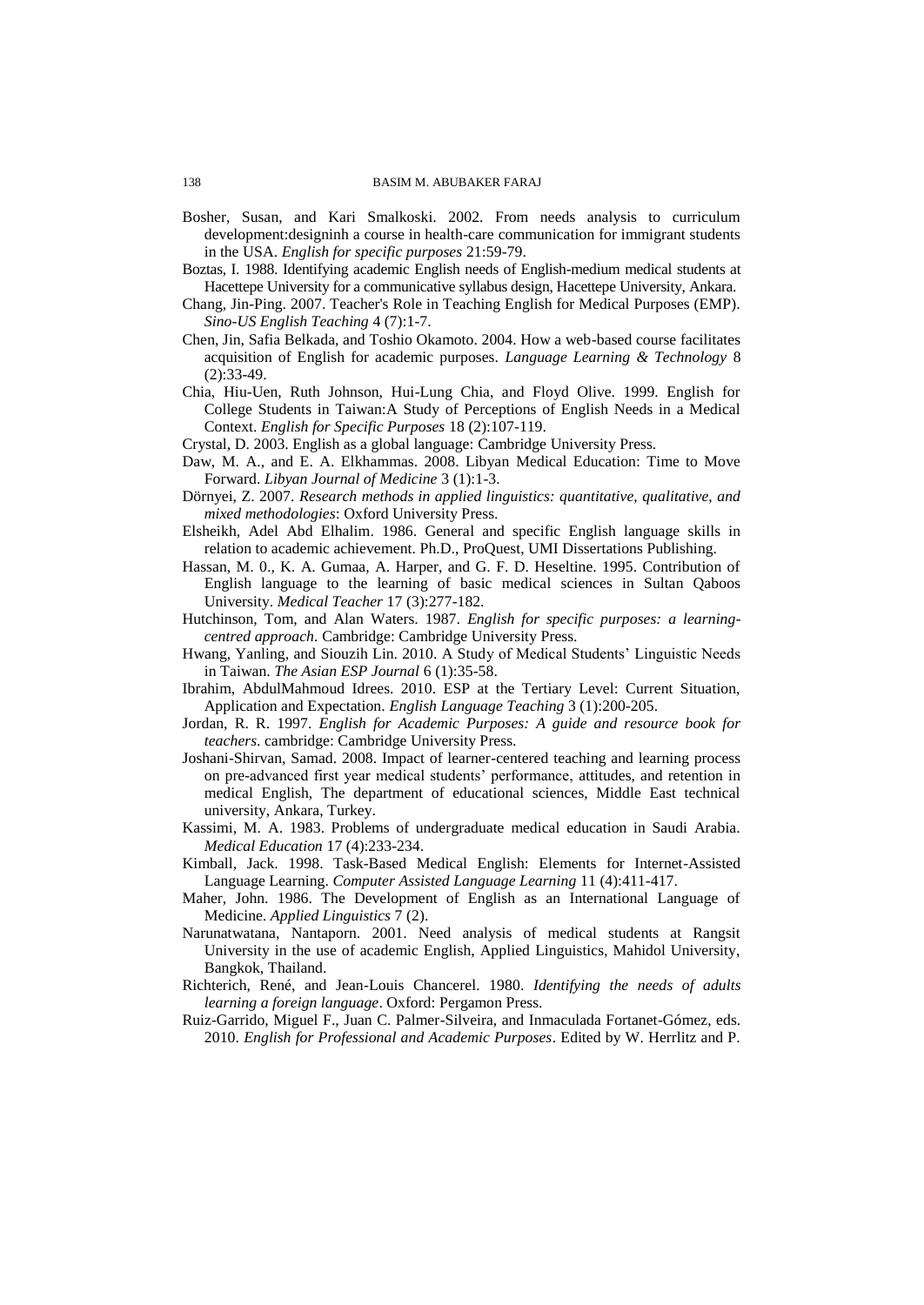v. d. Hoven, *Utrecht Studies in Language and Communication*. Amsterdam - New York: Editions Rodopi B.V.

- Sari, Rahim. 2003. A suggested English language teaching program for Gülhane Military Medical Academy, THE DEPARTMENT OF ENGLISH LANGUAGE TEACHING, Middle East technical university.
- Savignon, S J. 2005. Communicative language teaching: Strategies and Goals. In *Handbook of Research in Second Language Teaching and Learning* edited by E. Hinkel. Mahwah, N.J.: Lawrence Erlbaum Associates.
- Tarnopolsky, Oleg. 2009. Content-Based Internet-Assisted ESP Teaching to Ukrainian University Students Majoring in Psychology. *The Reading Matrix* 9 (2):184-197.
- Tasçi, Çagla. 2007. An analysis of medical students' English language needs, The department of teaching English as a foreign language, Bilkent University, ANKARA.
- Yeniçeri, Özlem. 2008. Needs Assessment of the Prep-Class Students in the Faculty of Medicine at Ondokuz Mayýs University, Department of Foreign Languages Education, Ondokuzmayýs University, Samsun, Turkey.
- Zhuo, Xian-Min. 1989. English curriculum for medical students in the People's Republic of China. Ed.D., ProQuest, UMI Dissertations Publishing.

#### **APPENDICES**

# APPENDIX A. **Questionnaire Survey (Students)**

**Name: ……………………………… Age: ……………. Sex: M…….. F……… Level of study:** Pre-medical ....  $1^{st}$  ...  $2^{nd}$  ....  $3^{rd}$  ....  $4^{th}$  ....  $5^{th}$ ...

### **Section A**

- 1. Do you think that your knowledge of English is an important factor in your success in your Medical program?
	- $\Box$  Yes, please specify why?

………………………………………………………………….

- $\Box$  No, please specify why?
- …………………………………………………………………..  $\Box$  To some extent (please specify) …………………………………………………………………..
- 2. Do you think that English is an important element in your future career as a Medical professional?
	- $\Box$  Yes, please specify why?
	- ………………………………………………………………….  $\Box$  No, please specify why?

…………………………………………………………………..

 $\Box$  To some extent (please specify)

…………………………………………………………………..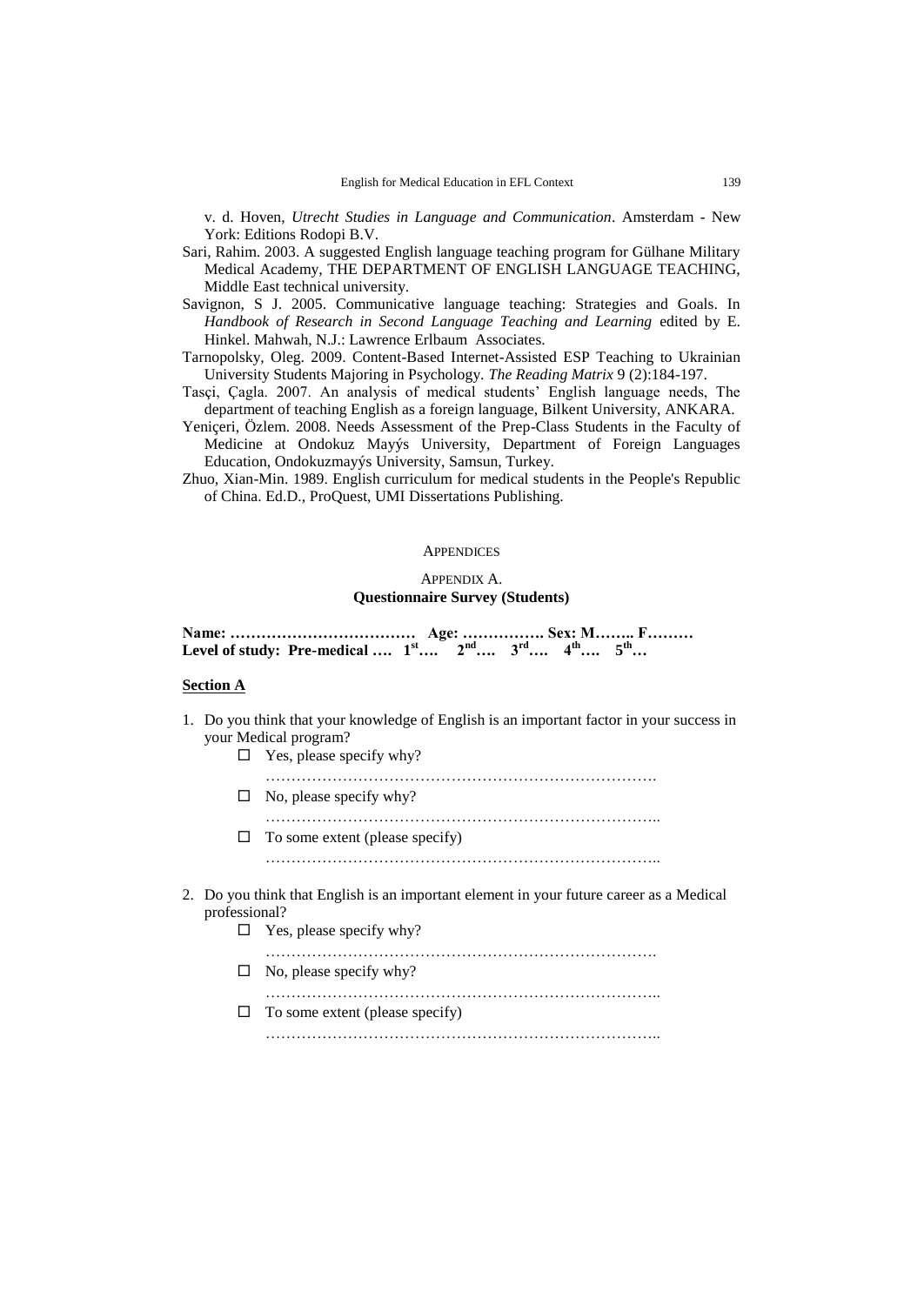- 3. Do you think that English should be the only language of instruction in your medical studies?
	- $\Box$  Yes, please specify why?

………………………………………………………………….

 $\Box$  No, please specify why?

…………………………………………………………………..

- $\Box$  To some extent (please specify) …………………………………………………………………..
- 4. Do you think that learning professional (Medical) English language would be useful in your medical studies?
	- $\Box$  Yes, please specify why?

………………………………………………………………….

- $\Box$  No, please specify why?
- …………………………………………………………………..  $\Box$  To some extent (please specify)
	- ……………………………………………………
- 5. Which of the following English language skills do you think is more important than the others for your academic success at the university level? (Rank them according to importance from 1-4, 1 being the most important)
	- $\Box$  Writing …………..
	- □ Speaking………
	- □ Reading…………

Listening ………..

### **Section B**

- 6. What English problems are you currently facing in your academic studies? (Rank them according to your areas of difficulty from 1- 6, 1 being the most difficult)
	- $\Box$  Limited vocabulary
	- □ Poor grammar
	- $\Box$  Poor listening comprehension
	- $\Box$  Poor speaking skill
	- $\Box$  Poor writing skill
	- $\Box$  Poor reading comprehension
	- $\Box$  Other (specify)

……………………………………………………………………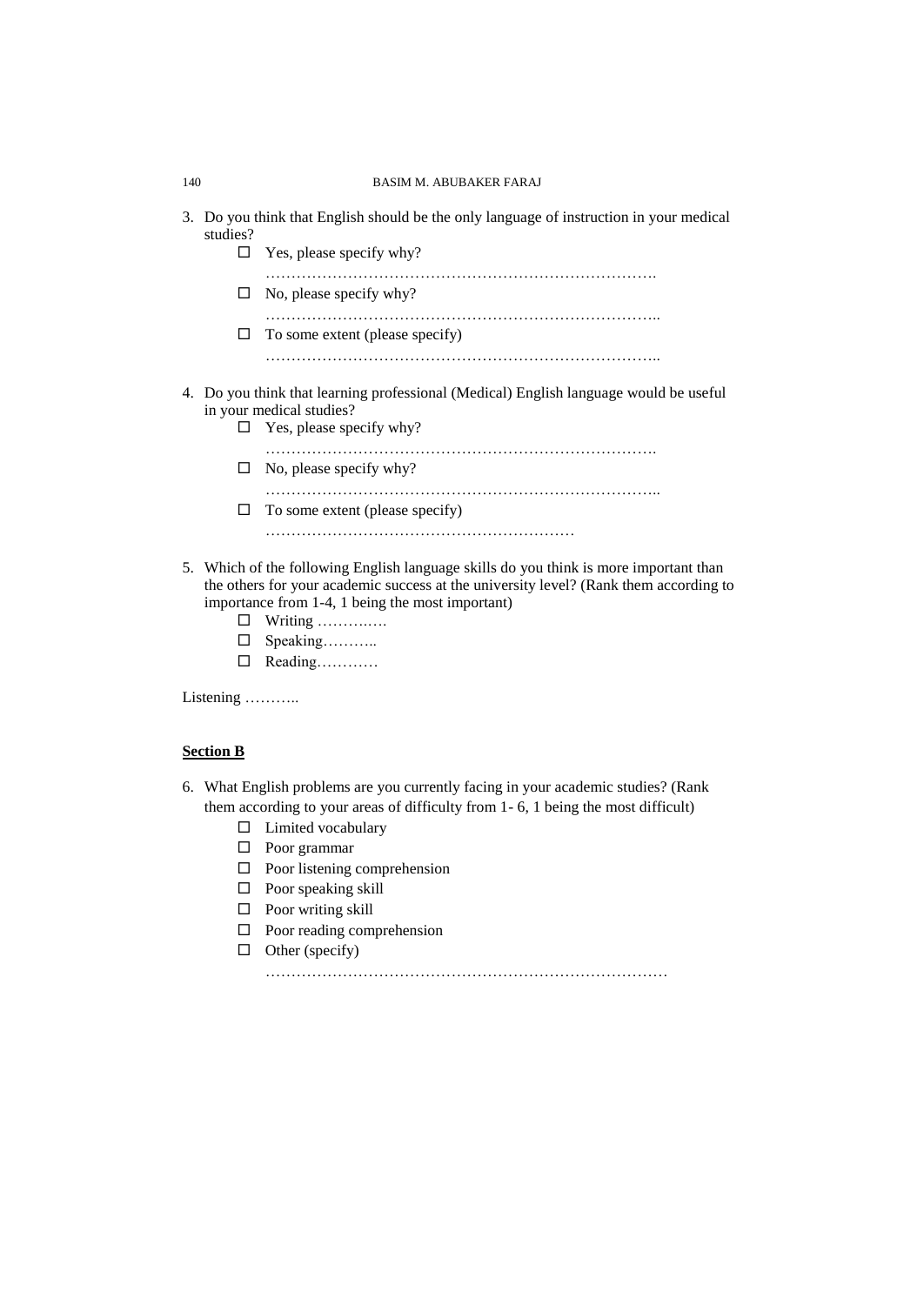7. Please evaluate your current ability in the English language skills (Mark X where appropriate)

|           | Very good | Good | Weak | Very weak |
|-----------|-----------|------|------|-----------|
| Writing   |           |      |      |           |
| Speaking  |           |      |      |           |
| Reading   |           |      |      |           |
| Listening |           |      |      |           |

- 8. Which of the following English language writing sub-skills do you think is more challenging for you than the others? (Mark them according to difficulty from  $1 - 3$ , 1) being the most difficult)
	- $\Box$  Writing class notes
	- $\Box$  Writing test answers
	- $\Box$  Writing reports and research papers
- 9. Which of the following English language speaking sub-skills do you think is more challenging for you than the others? (Mark them according to difficulty from  $1 - 3$ , 1) being the most difficult)
	- $\Box$  Ability to raise and answer questions in the classroom
	- $\Box$  Ability to speak to lecturers after the class
	- $\Box$  Ability to carry on discussions in the classroom
- 10. Which of the following English language reading sub-skills do you think is more challenging for you than the others? (Mark them according to difficulty from  $1 - 3$ , 1) being the most difficult)
	- $\Box$  Reading textbooks and journal articles
	- □ Reading speed
	- Unknown vocabulary
- 11. Which of the following English language listening sub-skills do you think is more challenging for you than the others? (Mark them according to difficulty from  $1 - 3$ , 1) being the most difficult)
	- $\Box$  Ability to understand lectures in order to take notes.
	- Ability to follow and understand class lectures.
	- $\Box$  Ability to understand questions raised by other colleagues and follow class discussion.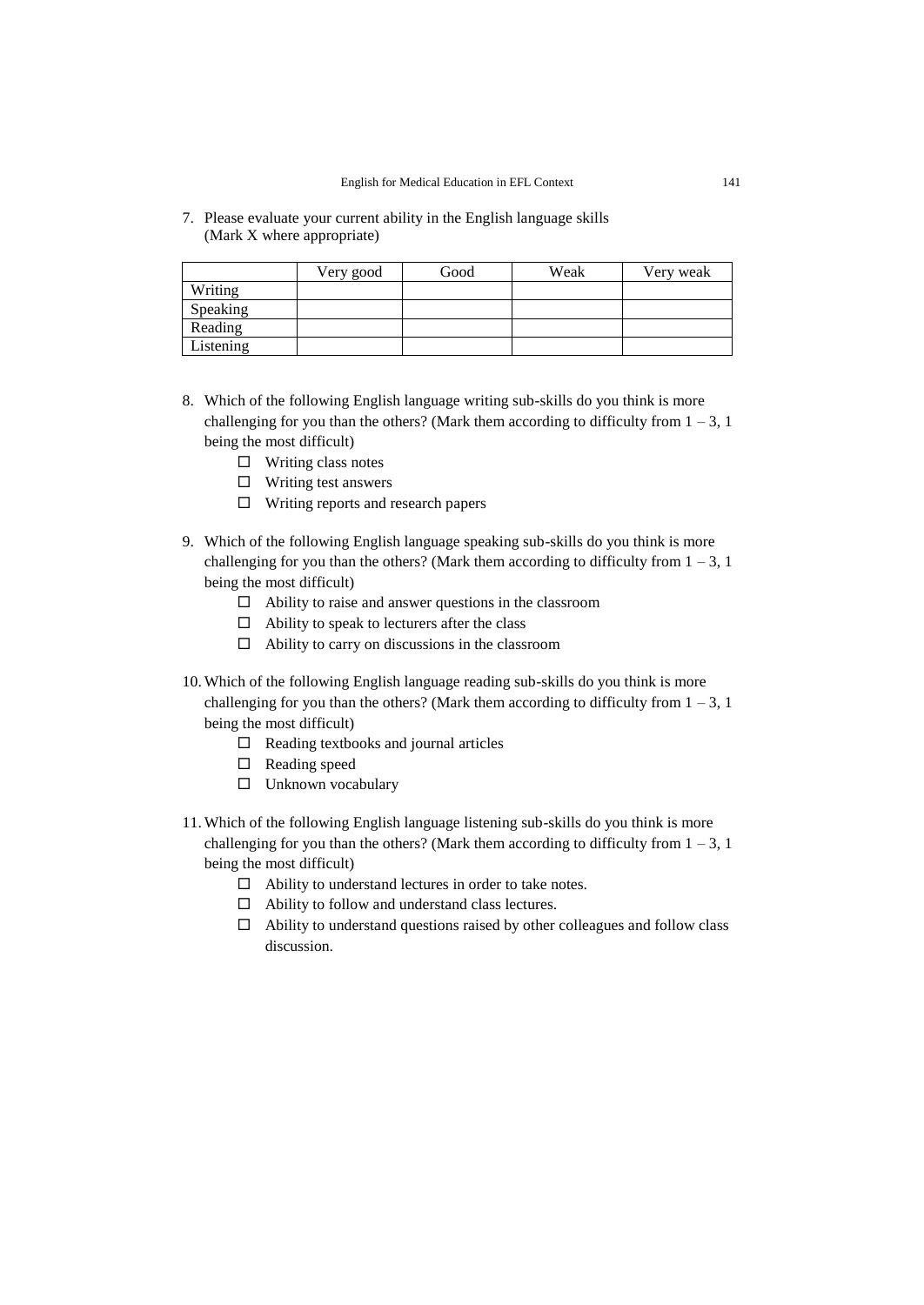### **Section C:**

12. Do you think that the current English language curriculum in the faculty of Medicine is relevant to the medical studies?

 $\Box$  Yes, please specify why? ……………………………………………………………….  $\Box$  No, please specify why? …………………………………………………………………..  $\Box$  To some extent (please specify) …………………………………………………………………..

13. Do you feel that the current English language curriculum is dealing with the main language skills and sub-skills that you need in the medical studies?

- $\Box$  Yes, please specify why? ………………………………………………………………….
- $\Box$  No, please specify why? …………………………………………………………………...  $\Box$  To some extent (please specify)
	- …………………………………………………………………..

14. Do you feel that the current course of English language will help you cope with your language challenges in your future career?

|   | $\Box$ Yes, please specify why? |
|---|---------------------------------|
|   | $\Box$ No, please specify why?  |
| ⊔ | To some extent (please specify) |
|   |                                 |

15. Do you agree that the current English language course has provided you with the language skills to communicate effectively in English?

- Agree
- $\square$  Disagree
- $\Box$  Partially agree (please specify)

…………………………………………………………………..

16. Do you think that your current English language course is repetitious of what you have studied in your secondary school?

- Agree
- Disagree
- $\Box$  Partially agree (please specify)

…………………………………………………………………...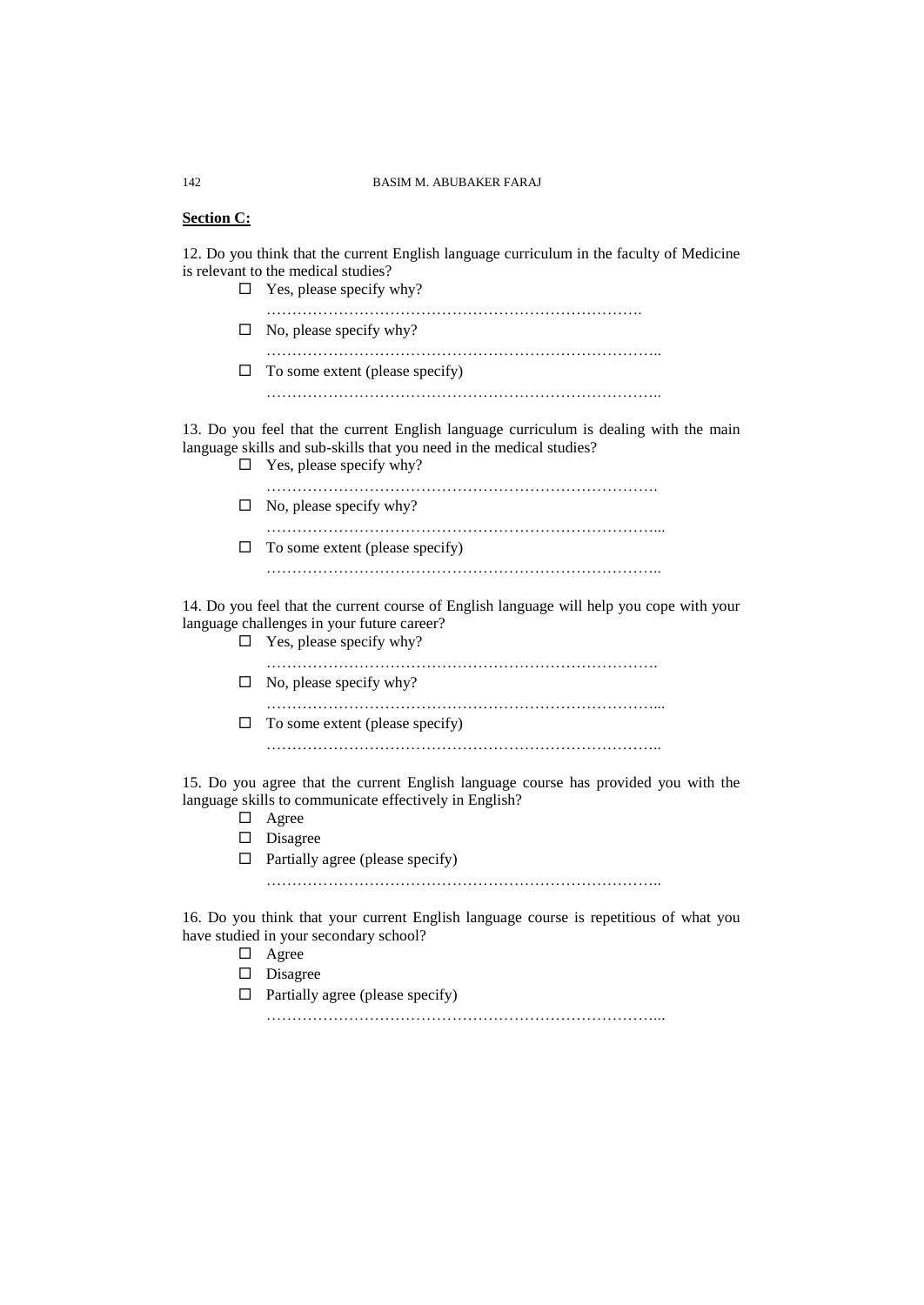### **Section D:**

- 17. Do you think that English should be taught beyond the premedical and the first year of your medical studies?
	- $\Box$  Yes, up to the last year
	- $\Box$  Yes, at least with the basic medical subjects (1<sup>st</sup>, 2<sup>nd</sup> & 3<sup>rd</sup> year)
	- $\Box$  No, the current situation is enough
- 18. Which of the following English curricula do you perceive is the best one for you?
	- $\Box$  General English, no need for English for Medical Purposes (EMP)
	- $\Box$  General English along with English for Medical purposes (EMP)
	- $\Box$  No need for general English, only English for Medical Purposes is required.

# 19. Do you think that using technology such as computers may assist you to learn English for your medical studies?

- Agree
- Disagree
- $\Box$  To some extent (please specify)…………………………………………………………..
- □ Don't know

20. How would you prefer to learn English for your academic (medical) studies?

………………………………………………………………………………………… ………………………………………………………………………………………… ………………………………………………………………………………………… ………………………………………………………………………………………… …………………………………………………………………………

Thank you for completing this questionnaire

Basim Faraj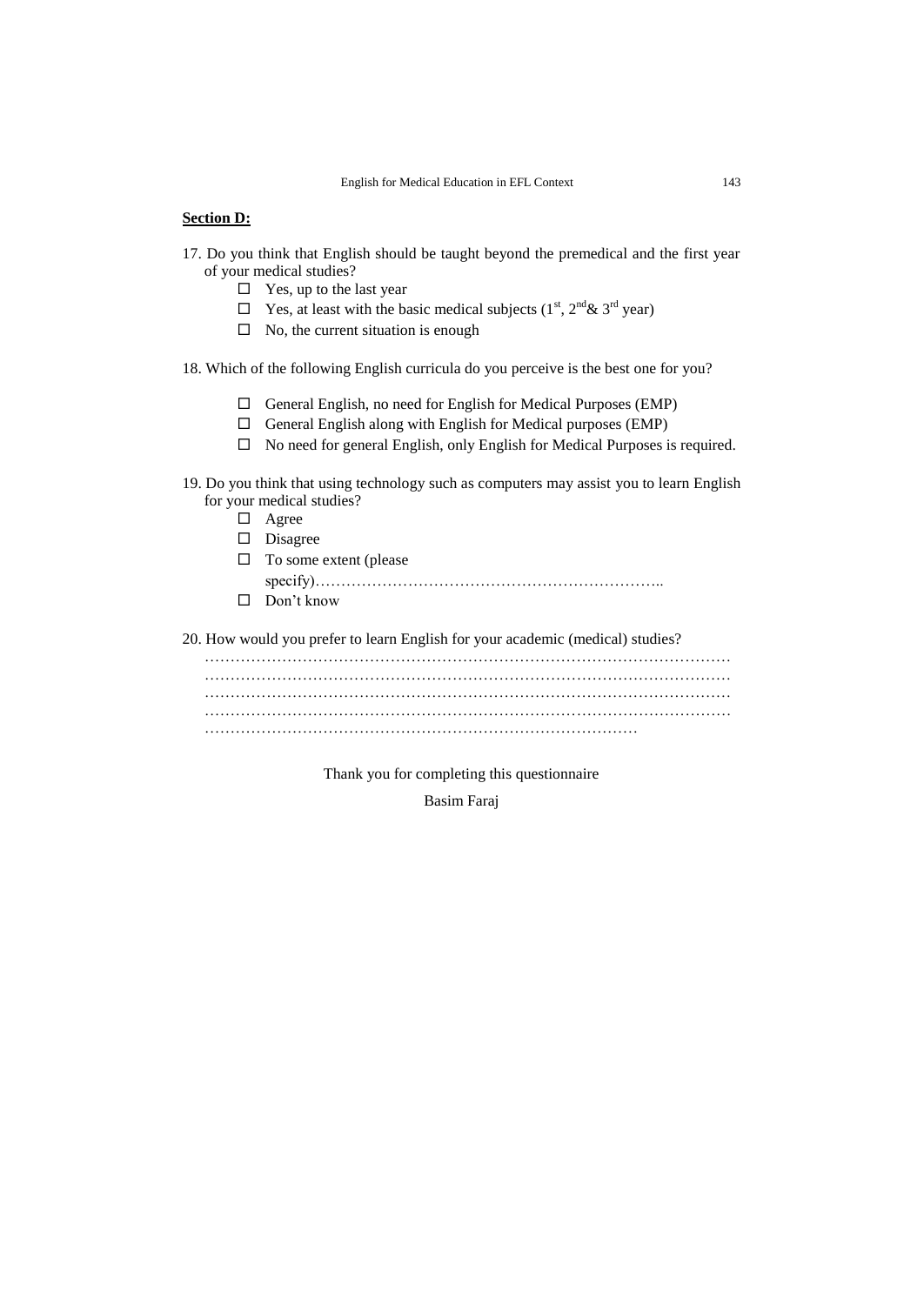# APPENDIX B.

# **Questionnaire Survey (Teachers & the Dean)**

|                   | Language(s) of instruction in your class:<br>English Arabic Both                                                                                                                      |
|-------------------|---------------------------------------------------------------------------------------------------------------------------------------------------------------------------------------|
| <b>Section A:</b> |                                                                                                                                                                                       |
| □<br>□            | 1. Do you think that your knowledge of English is an important factor in your students'<br>success in the Medical program?<br>Yes<br>$\square$ No<br>To some extent (please specify)  |
| □                 | 2. Do you think that English is an important element in your students' future career as<br>Medical professionals?<br>$\square$ Yes<br>$\square$ No<br>To some extent (please specify) |
| studies?          | 3. Do you think that English should be the only language of instruction in the medical                                                                                                |
| □                 | Yes, please specify why?                                                                                                                                                              |
| ப                 | No, please specify why?                                                                                                                                                               |
| □                 | To some extent (please specify)                                                                                                                                                       |
| $\Box$            | 4. Do you think that learning professional (Medical) English language would be useful<br>for the medical studies?<br>Yes, please specify why?                                         |
| ⊔                 | No, please specify why?                                                                                                                                                               |
| ப                 | To some extent (please specify)                                                                                                                                                       |
|                   |                                                                                                                                                                                       |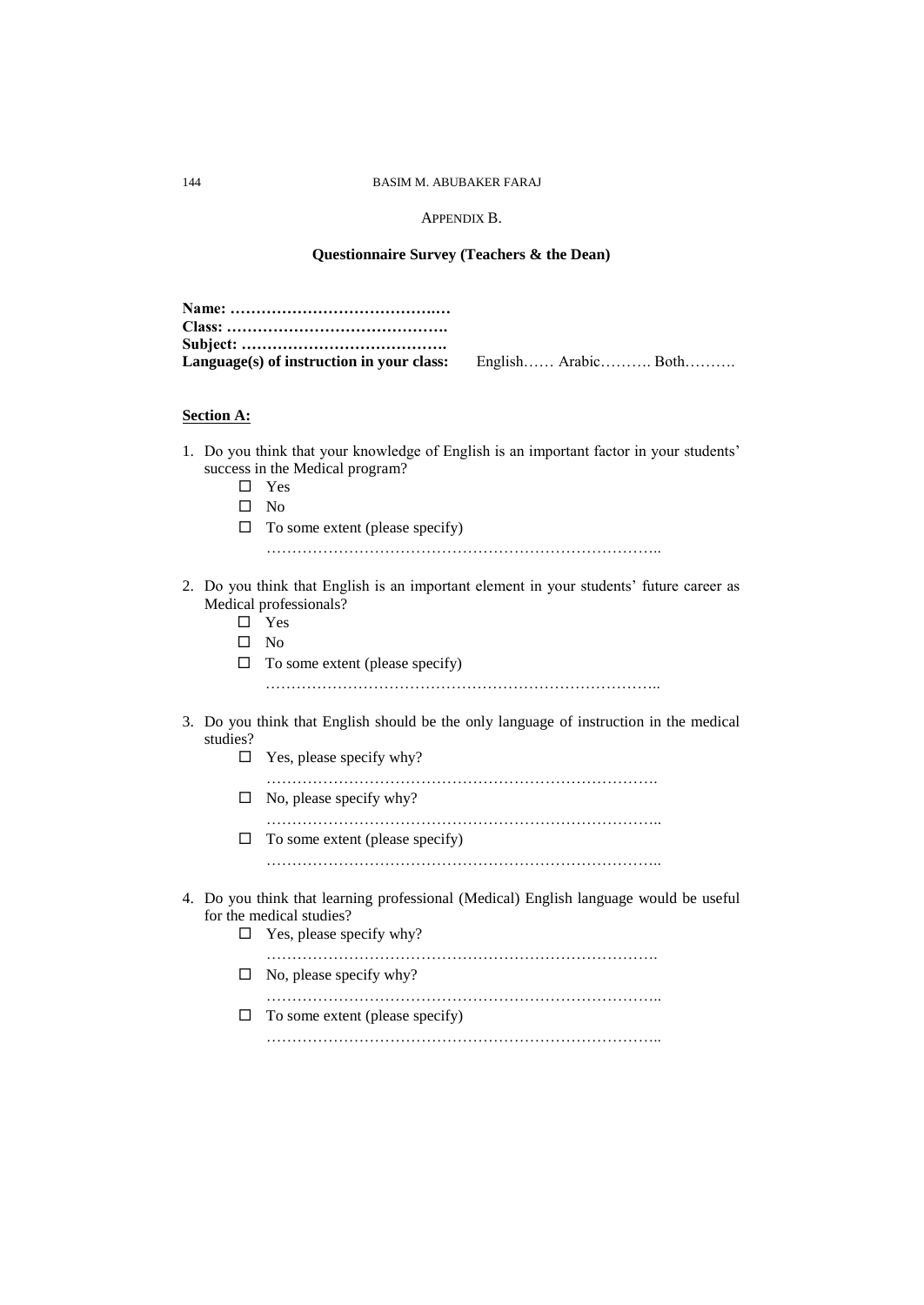- 5. Which of the following English language skills do you think is more important than the others for your students' academic success at the university level? (Rank them according to importance from 1-4, 1 being the most important)
	- Writing………….
	- □ Speaking …………
	- $\Box$  Reading …………
	- Listening…………

# **Section B:**

- 6. What English problems are your students currently facing in the academic studies? (Rank them according to your areas of difficulty from 1- 6, 1 being the most difficult)
	- $\Box$  Limited vocabulary
	- □ Poor grammar
	- $\Box$  Poor listening comprehension
	- $\Box$  Poor speaking skill
	- $\Box$  Poor writing skill
	- $\Box$  Poor reading comprehension
	- $\Box$  Other (specify)

…………………………………………………………………………

7. Please evaluate your students' current ability in the English language skills (Mark X where appropriate)

|           | Very good | Good | Weak | Very weak |
|-----------|-----------|------|------|-----------|
| Writing   |           |      |      |           |
| Speaking  |           |      |      |           |
| Reading   |           |      |      |           |
| Listening |           |      |      |           |

- 8. Which of the following English language listening sub-skills do you think is more challenging for your students than the others? (Mark them according to difficulty from  $1 - 3$ , 1 being the most difficult)
	- $\Box$  Ability to understand lectures in order to take notes.
	- $\Box$  Ability to follow and understand class lectures.
	- $\Box$  Ability to understand questions raised by other colleagues and follow class discussion.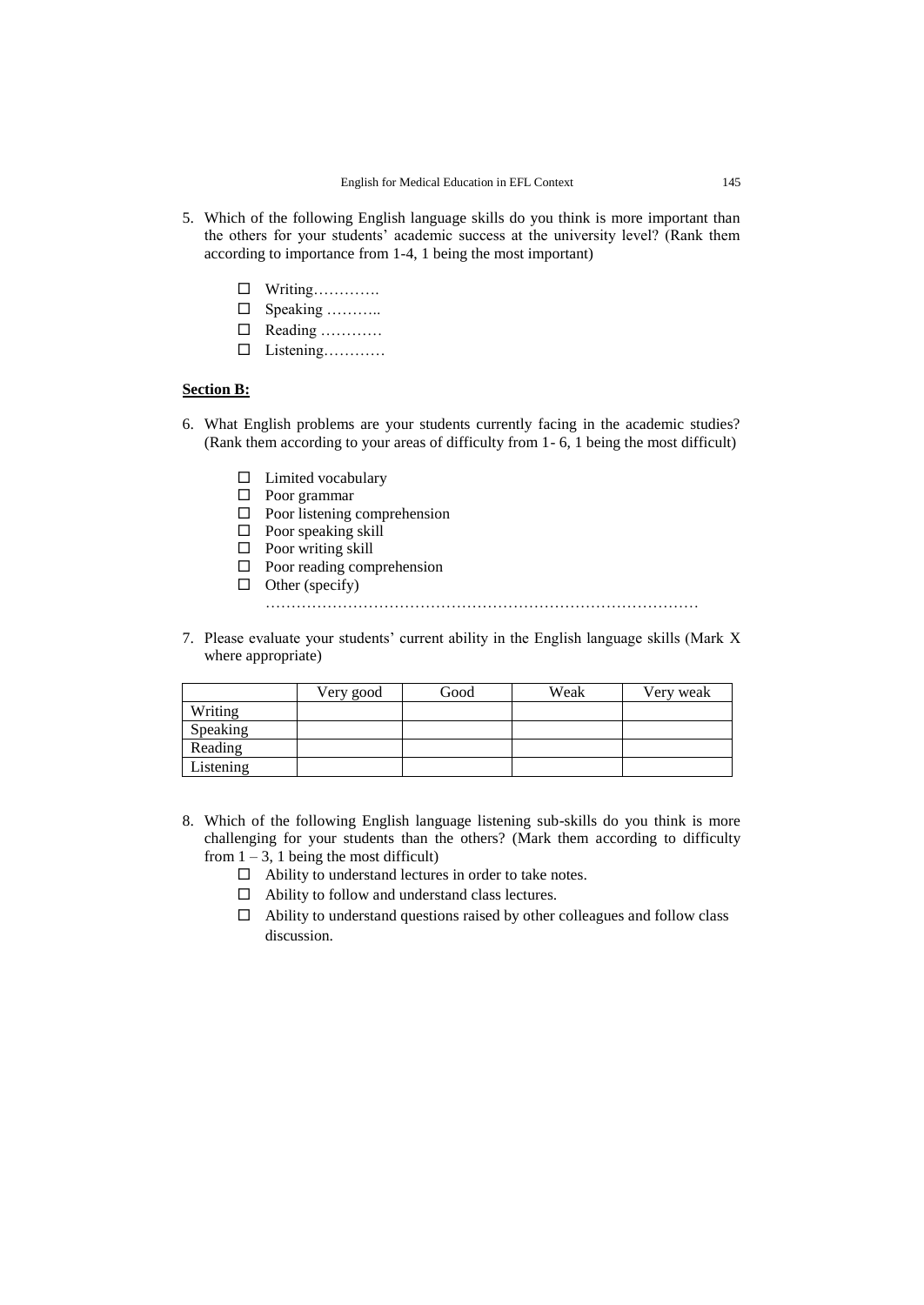- 9. Which of the following English language speaking sub-skills do you think is more challenging for you than the others? (Mark them according to difficulty from  $1 - 3$ , 1) being the most difficult)
	- $\Box$  Ability to raise and answer questions in the classroom
	- $\Box$  Ability to speak to lecturers after the class
	- $\Box$  Ability to carry on discussions in the classroom
- 10. Which of the following English language reading sub-skills do you think is more challenging for you than the others? (Mark them according to difficulty from  $1 - 3$ , 1) being the most difficult)
	- $\Box$  Reading textbooks and journal articles
	- $\square$  Reading speed
	- $\square$  Unknown vocabulary
- 11. Which of the following English language writing sub-skills do you think is more challenging for you than the others? (Mark them according to difficulty from  $1 - 3$ , 1) being the most difficult)
	- $\square$  Writing class notes
	- $\Box$  Writing test answers
	- $\Box$  Writing reports and research papers (assignments)

# **Section C**:

- 12. Do you think that the current English language curriculum in the school of Medicine is relevant to the medical field?
	- $\Box$  Yes, please specify why?
	- ………………………………………………………………….  $\Box$  No, please specify why?
	- …………………………………………………………………..  $\Box$  To some extent (please specify) …………………………………………………………………..
- 13. Do you feel that the current English language curriculum is dealing with the main language skills and sub-skills that your students need in the medical studies?
	- $\Box$  Yes, please specify why?
	- ………………………………………………………………….  $\Box$  No, please specify why? …………………………………………………………………...
	- $\Box$  To some extent (please specify)
		- …………………………………………………………………..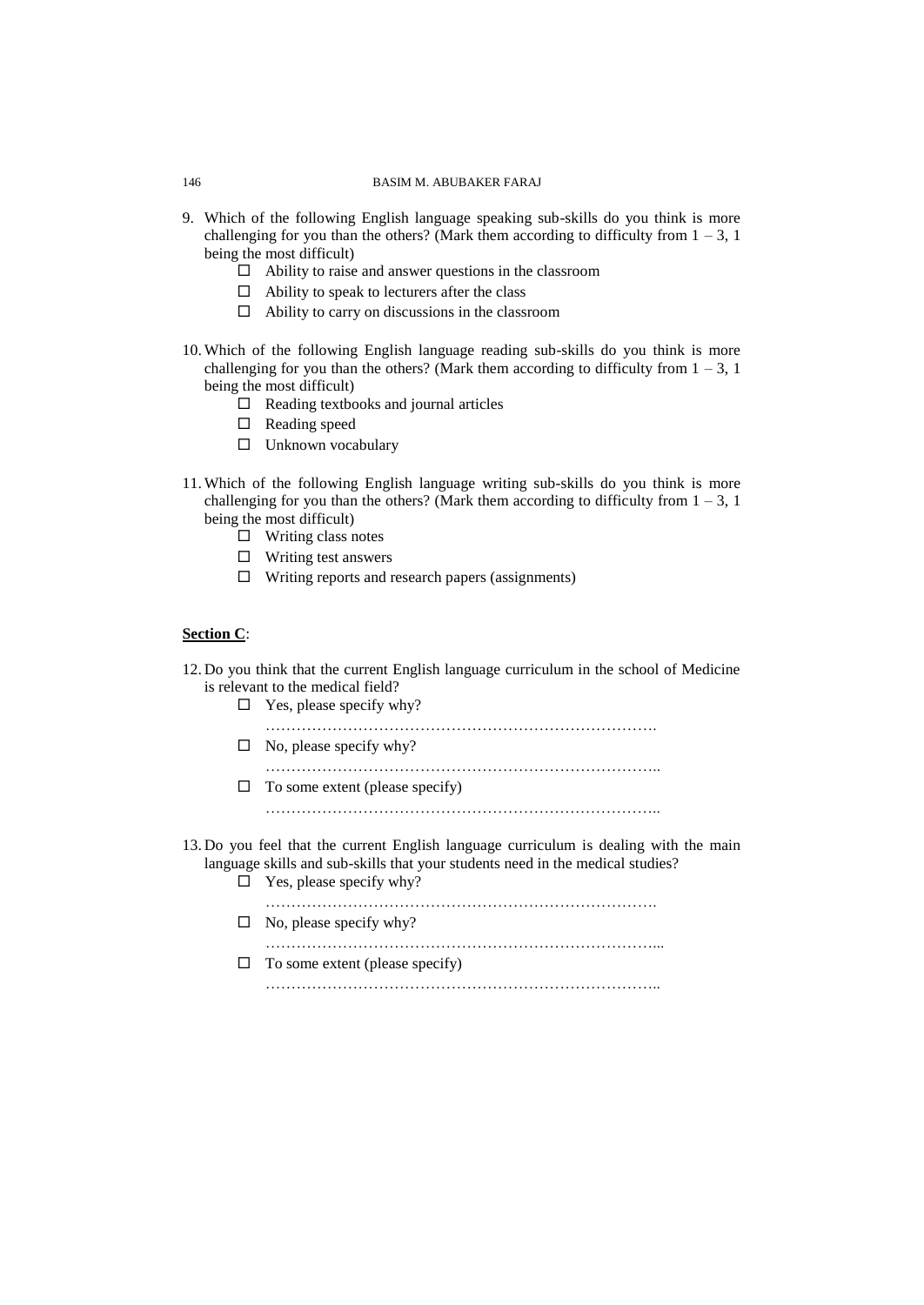- 14. Do you feel that the current course of English language will help your students coping with their language challenges in their future career as medical professionals?
	- $\Box$  Yes, please specify why?

……………………………………………………………….  $\Box$  No, please specify why? ………………………………………………………………...

- $\Box$  To some extent (please specify) …………………………………………………………………..
- 15. Do you agree that the current English language course has provided your students with the language skills to communicate effectively in English?
	- □ Agree
	- Disagree
	- $\Box$  Partially agree (please specify)

…………………………………………………………………..

- 16. Do you think that the current English language course is repetitious of what they have studied in their secondary school?
	- Agree
	- Disagree
	- $\Box$  Partially agree (please specify)
		- …………………………………………………………………..

# **Section D:**

- 17. Do you think that English should be taught beyond the premedical and the first year of the medical studies?
	- $\Box$  Yes, up to the last year
	- $\Box$  Yes, at least with the basic medical subjects (1<sup>st</sup>, 2<sup>nd</sup> & 3<sup>rd</sup> year)
	- $\square$  No, first year is enough
- 18. Which of the following English curricula do you perceive is the best one for your students?
	- General English, no need for English for Medical Purposes (EMP)
	- $\square$  General English along with English for Medical purposes (EMP)
	- $\Box$  No need for general English, only English for Medical Purposes is required.
- 19. Do you think that using technology such as computers may assist your students to learn English for the medical studies?
	- Agree
	- $\square$  Disagree
	- $\Box$  To some extent (please specify)
	- …………………………………………………………………..
	- $\Box$  Don't know